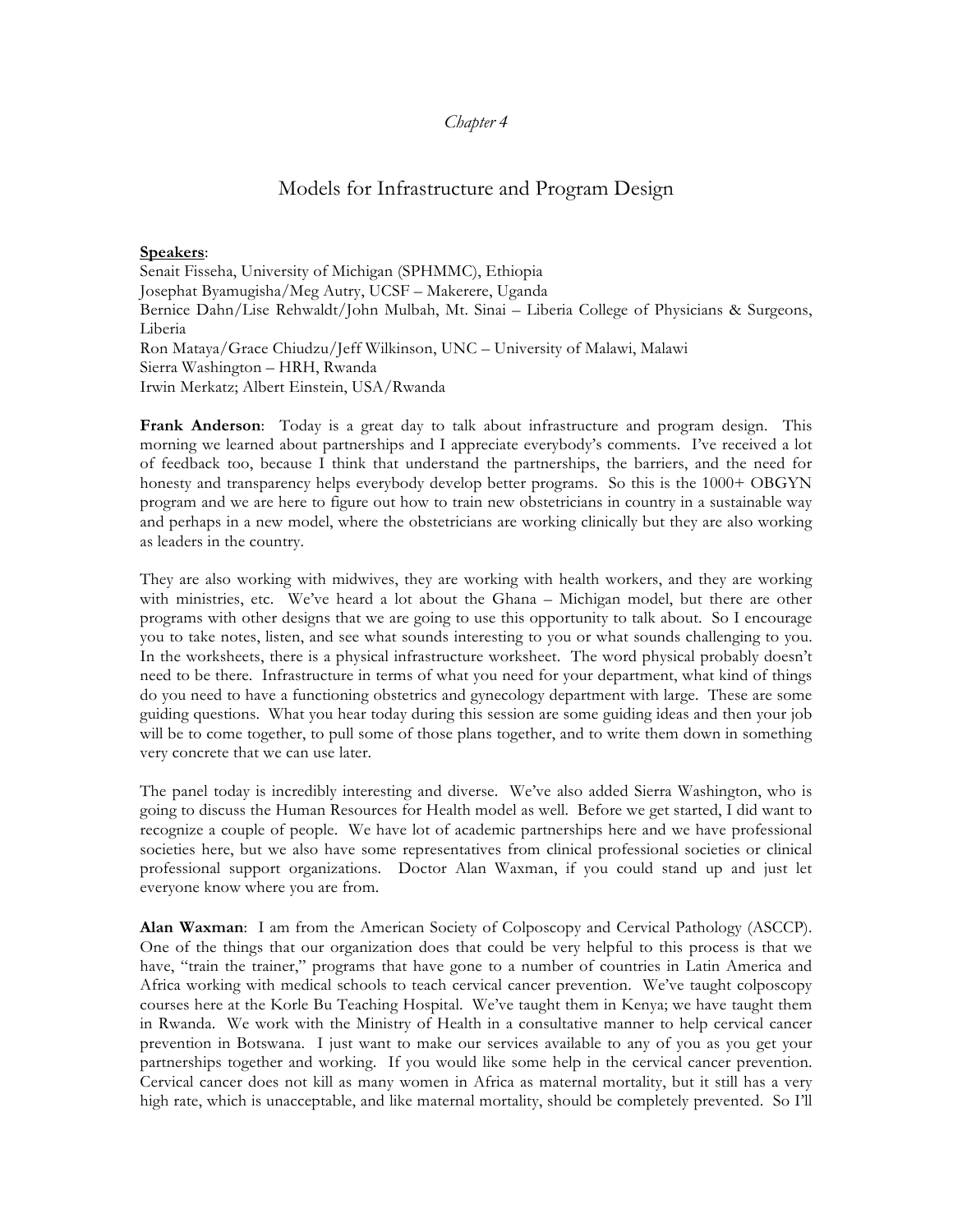be here for the whole conference. Please contact me if I can give any help. Thank you.

**Frank Anderson**: I would like to remind us all that tonight at the dinner, during dessert, there will be an open mic. So if people would like to say some things, introduce yourselves further, or talk to the group that will be an opportunity as well. If you have something you'd like to add to the agenda, please let me know and we would be happy to work with that in.

Okay, so now we are going to start with my dear colleague from the University of Michigan, Senait Fisseha. She is originally from Ethiopia and is head of the Reproductive Endocrinology department at the University of Michigan, and she has started a partnership with St. Paul in Ethiopia. She just got in today. Thanks you so much for coming. Senait has an incredible story to tell about what she has been doing with her partners in Ethiopia.

### **Ethiopia**

**Senait Fisseha:** Good afternoon! I'm going to start my presentation. As Dr. Anderson introduced me, my name is Senait Fisseha. I am originally from Ethiopia. I did my training in the US. Most of my OBGYN fellowship and post-fellowship career has been at the University of Michigan that has an incredible passion and commitment for global women's health. Having had the opportunity and the fortune of working under Tim Johnson for so long, I have not only been infected with the virus to go out and do good, but I also have the internal drive to do this because I grew up in part of the world where maternal mortality continues to be a huge issue. As Dr. Waxman just talked about cervical cancer, for me family planning and safe abortion are pieces of that big puzzle that I think can be addressed to reduce maternal mortality in sub-Saharan African nations. With that, I will tell you a little bit about my partnership. The University of Michigan's new, robust, and ever-expanding partnership in Ethiopia. I'll be happy to take questions at the end.

So a little background. I see my Ethiopian colleagues here at the front who can expand further on this, but just to give you a little background for those of you who don't have the demographics. Ethiopia has an approximately, somewhere between the region, according to the literature, of 79 to 94 million people with an average life expectancy of 59 years. There is a decentralized health system. There are nine regions with two-city administrations, and my partnership at St. Paul is in the city of Addis Ababa. I also have a collaboration with Black Lion hospital, AAU, and as well as the Ministry of Health.

As most of you know the World Health Organization has designated Ethiopia has one of the countries that has a critical shortage of healthcare workers, not only in maternal health but in various areas. The numbers are critical for OBGYNs and surgeons where the ratio is 1 to 1.6 million for surgeons and 1 to 1.8 million for gynecologists. There's a little bit more data as you can see, I don't need to go through this, but the high maternal mortality, the low CPR and unmet need, as well as the large percentage of unwanted pregnancies. In response to this, one of the people that I admire and am inspired by busy former health minister of Ethiopia, Tedros Adhanom who, in 2012, Melinda Gates nominated as one of the 50 people who would likely change this world. Indeed, he is in Ethiopia. In his tenure as the health minister, he has done a lot of things, which included expanding the medical schools from three that serve 94 million people to adding a large number of medical schools, which, again, will have their own challenges that will not be discussed at this meeting. But again, massive expansion of medical schools; task shifting, whether we agree or not; as well as training very large number of community-based urban and rural health extension workers to address some of the needs, such as passing contraception, teaching hygiene, and so on.

In 2011, when Dr. Tedros was in the US … I've been working in Ethiopia since my medical school and residency days with colleagues like Dr. Yirgu, but it was an individual effort. You could only go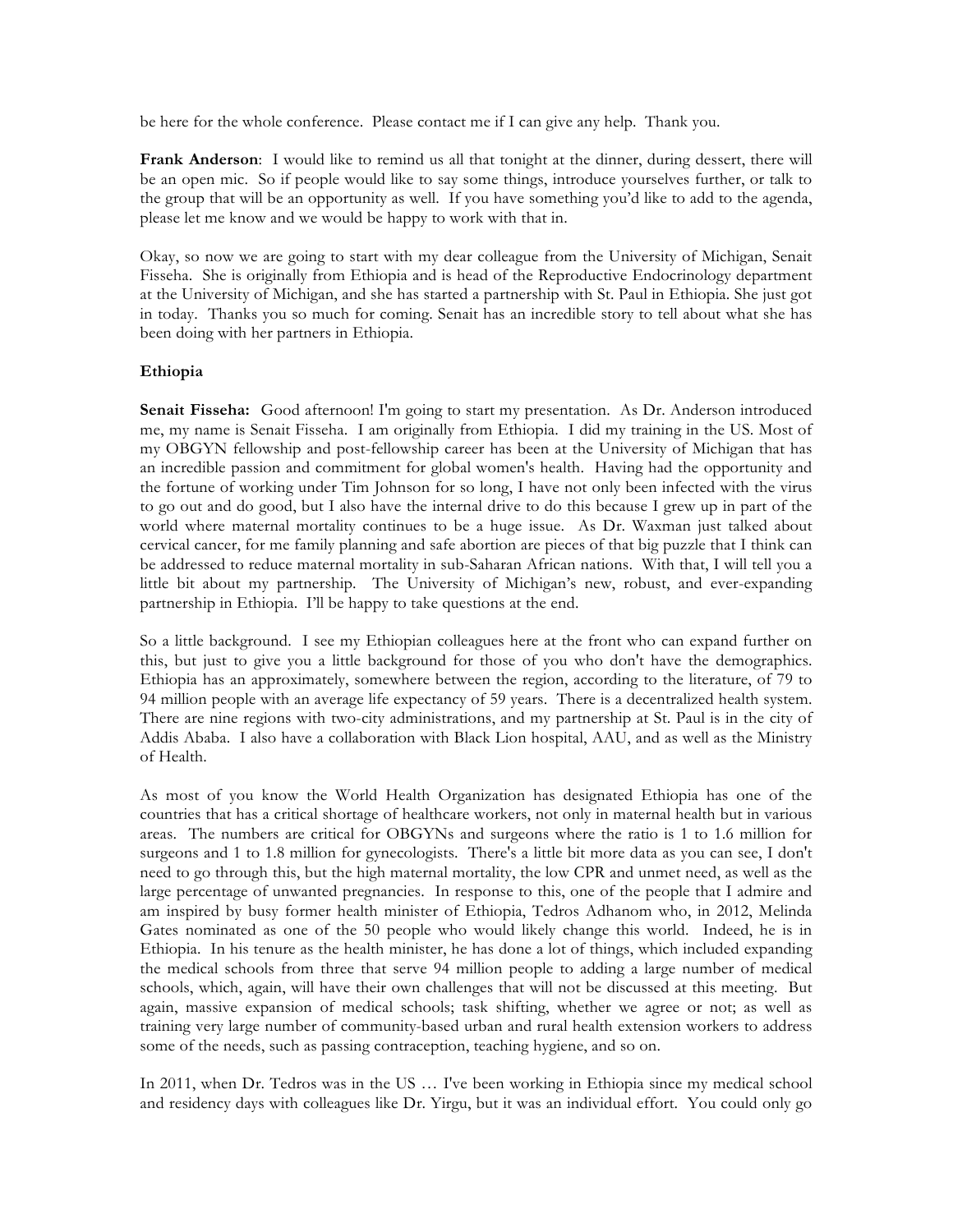so far to have a broad impact when it is an individual effort. My chair's passion and commitment and heart resides in Ghana, and I knew that was not going to change anytime in my lifetime. But in 2011 when I invited Dr. Tedros to come and visit the University of Michigan and see if we can explore partnership, the University was really persuaded by his commitment, by his passion, by his energy, and by his creativity. Tim said, "You know I've been working in Ghana for 25 years, and I think we've done a lot, so maybe this is time for us to look into a neighboring country. Not only to just build a program but also to facilitate south-south collaboration between Ghana and Ethiopia."

Tim and I followed with a visit in April. This is where Dr. Tedros asked us to work. This is an old hospital that is been there for about 47 years, but a new medical school. We just graduated our first batch in November. It is a five-and-a-half to six year integrated curriculum. The numbers need to be updated a little bit, but we started with about 1000 clinicians and 80 physicians. The number of physicians now is over 250 or so. They're building a maternal-child health hospital.

One of the things you asked us was if we could collaborate and really replicate what we did in Ghana. In terms of training OBGYNs as a whole, Ethiopia is quite ahead. The Ethiopian Society for OBGYN has been around for 27 years, there are about six residency programs throughout the country, close to 300 or more OBGYNs, but the challenge is in relation to the population. So it is not just having the number of OBGYNs, but having the number of OBGYNs in relation to the population, physician retention in public centers, and distribution to rural areas. Just like in most sub-Saharan African countries, we've had our challenges. This is where he asked us to put our effort.

This is our first class that just graduated in November. When we started exploring – I'm trying to provide some context because Frank has asked me to talk about program design and infrastructure. I'll try to weave in some of that story. One of the things when I went to visit St. Paul was that there was one OBGYN, who was MFM trained in the former Yugoslavia, I believe, and 18 nurse midwives. So, it was going to be a challenge to start in a new medical school. The second OBGYN was in a leadership position. She is this brilliant and amazing – who has become a dear friend and a sister to me – young OBGYN, but she has become the CEO and Vice-Provost for Academics, so she was extremely busy. So we asked what are our opportunities? If we want to build an OBGYN robust residency partnership, we do not necessarily have to fall into a mold. Let's look at where our interests lie and where our opportunities lie for a partnership.

Prior to Tim's commitment to work in Ethiopia, I would always say to him, "Tim, I want to work in Ethiopia can you help me?" He would say in response, "I'll give you the financial resources but I cannot personally commit." Anytime he sees someone who has an interest in Ethiopia – I see Dr. Irvin Merkatz in the crowd – he will say, "Go talk to Irwin; go to Albert Einstein. I'll support you; we'll pay 50% of your effort." Or Laurel Rice from Wisconsin would have an interest in Ethiopia and he would say, "Go work with Laurel. How can we support you?" He is that incredible person who has a big vision and does not see partnership as just Michigan or Ghana, but instead with a broad scope. We went to Ethiopia and visited, and we said that one of the things that we wanted to take into the partnership was what we have learned from Ghana.

Frank, Tim, and his colleagues in Ghana have taken a long time that I've gone through a very thoughtful process about partnership and I adapted the *Charter Document for Collaboration*, which you may have seen. That collaboration is based on these values: mutual trust, mutual respect, mutual benefit. One of the things that gets to me as a person was a product of Africa living in the US is when I see partners who will say to me, "How can we go help?" And yes you are helping but you are getting as much out of it in terms of opportunity for our residents, opportunity for our research, and opportunity for convergent science and collaborative teamwork. So how about this mutual benefit? Transparency, accountability, as well as communication in developing sustainability was the piece. We asked, "How can we develop this?"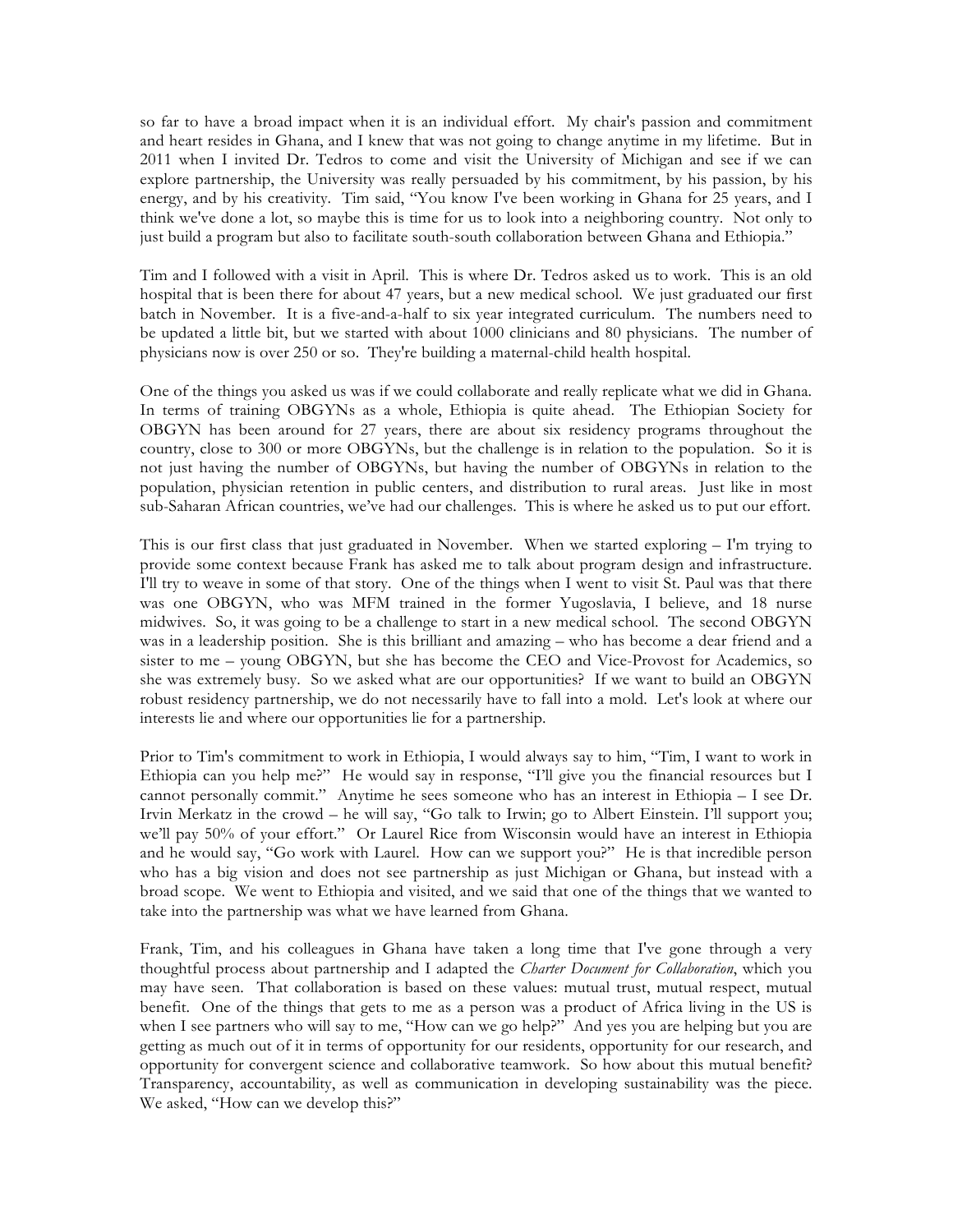The solo individual person, who was a department chair himself but was the only OBGYN along with myself, sat and said, "Okay, we know the problem." I said to him, "This is the opportunity I see – my passion is family planning and safe abortion; I want to design a program that is very different from the typical OBGYN residency program both in the US and in Ethiopia, that sort of marginalizes and puts on the side family planning.

Let's develop a training program that has safe abortion and family planning as an integral piece of the training, instead of something that we put on the side." Part of the challenge for me, working in the US, is that I will have people who will say, "I'll go help you, but it has to be about fistula," or, "I'll go help you but it has to be about abortion," or, "I'll will go help you but it has to be about PMTCT." So how can we design a program that integrates all of these things? For me abortion was important, because places that I've been to as a resident in Korle-Bu, Accra, or even in the US, family planning resides outside of teaching hospitals, it is usually the corner clinic; it is usually understaffed and underequipped. So I asked, "Can we look at this?" That not only gave us opportunities to teach our OBGYN residents and medical students, strengthen capacity, but also funding opportunity.

Using the model of using family planning to reduce maternal mortality as well as do faculty development, we developed a competency-based OBGYN residency program. We had colleagues and experts like Dr. Yirgu, who came on board as a consultant to help us see through this; we borrowed curriculums from ACOG and the Royal College; and Vanessa Dalton, who is one of my colleagues in the crowd, has done a fabulous job with the international family planning fellowship that she runs both in Accra and Kumasi. We sat down and jointly wrote the curriculum and went through a national workshop so that we could get feedback from our colleagues in Ethiopia to ensure what works and what doesn't work, as well as work towards a standardized curriculum that could be potentially be adapted. We jointly wrote the grant to a foundation that supported our initiative.

The first year of a partnership was focused on faculty development. We started our collaboration in April 2011 to July 2012. When you are in a hurry and you see that kind of maternal mortality, the urge is to go form something and run. But then you look back and you ask why am I failing? We asked ourselves, "What we would do to make this sustainable, what would make this successful?" We recruited my superstar faculty – Dr. Balkachew sitting in the crowd. Just like most of the countries in which you work at, it's not just the shortage of OBGYNs, but it's a shortage of OBGYNs in the public sector. The pay difference is vast; the incentives to stay in public institutions are hard – you don't have enough equipment or enough supplies; and you get paid a lot less do not have housing. For me, it is a struggle to ask my colleagues to come work in a public institution when I know what hurdles they face. At St. Paul, we are somewhat fortunate. It is an interesting dynamic and one that I find very fascinating, in most countries, the Ministry of Education oversees education and the Ministry of Health is in charge of the health of the community. The former minister has started opening medical schools under the Ministry of Health. For me that makes perfect sense because you can align the health of the community with the priority of the people that you are training. We had tremendous support from the ministry, so we started building capacity. One of the things that we did was we recruited; we went from two faculty to seven.

What were the things that were bringing faculty to St. Paul? Right, because they are going to be paid little. We cannot change their housing, shortage of cars, or what have you. What brought them was the opportunity to have an academic career. There are a lot of faculty that sacrifice so much. Every time I go to Ethiopia – and I've been going to Ethiopia for almost 15 years – I see Yirgu everyday going into and out of Addis Ababa University, Blackline Hospital. I really get filled with this emotion that, how can you get up everyday despite the hardship? Most of us would just get up and leave, but they have this greater purpose, the burden of taking care of an entire community. And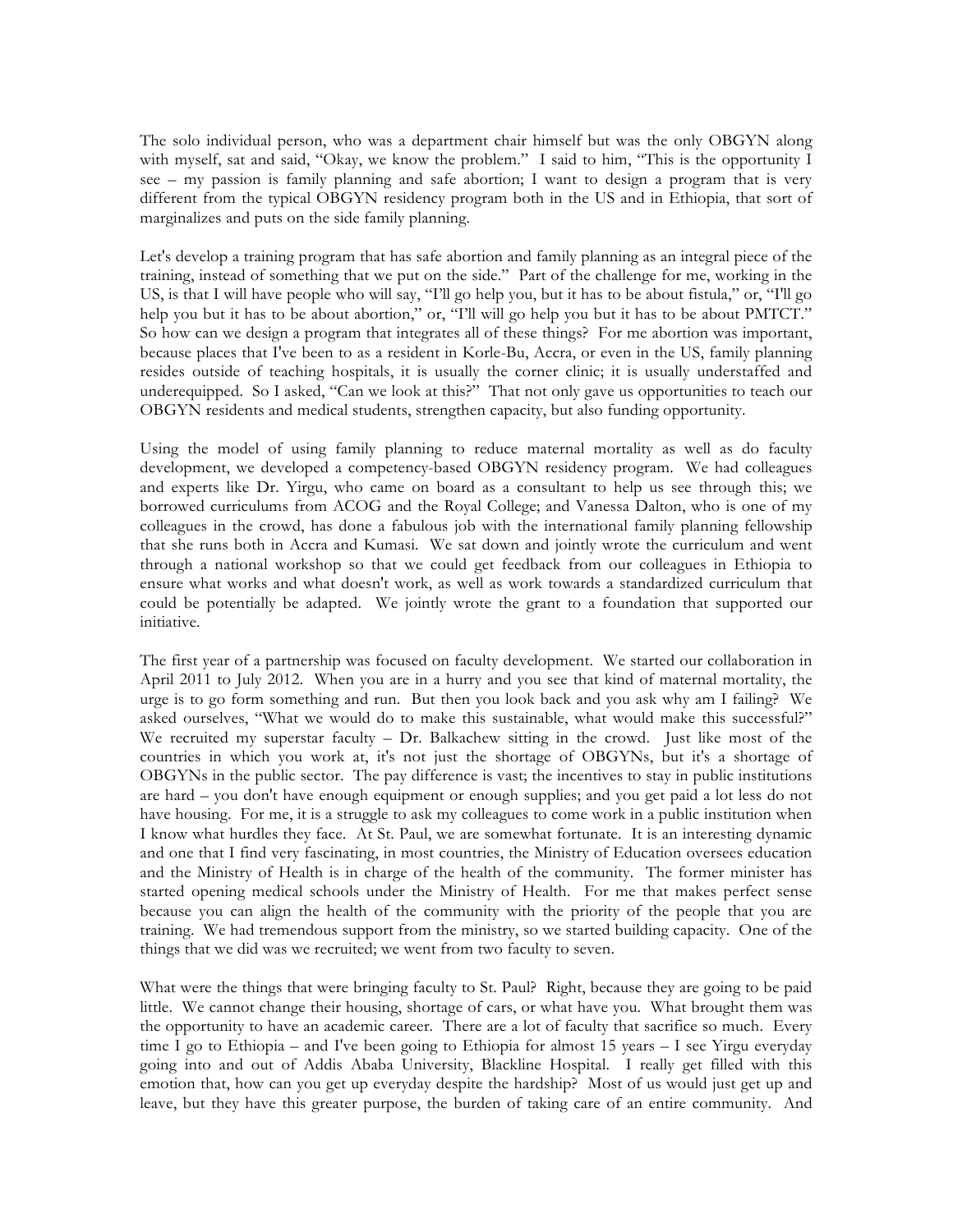being part of this community, part of this global community, where you have the opportunity to write together, to do research together, and to work on their skills is really what is bringing them. Balkachew came from private practice; I had colleagues who left JHPIEGO, who left ICAP Columbia. People were giving up high salaries in search of an academic partnership.

I cannot stress enough how much you guys, especially our colleagues from the north, bring to the table. Part of challenge … you know when I meet with Dr. Merkatz we usually sit and ask where we get the money, because we have such a vast resource looking at our faculty, looking at our SIM centers, and looking at our fetal diagnostic units where they can come and observe, where they can come and develop their skills, and build friendships, and do research. So that is what we did. We built a very robust faculty exchange. All of them have been to Ann Arbor.

We built an advanced training, an advanced laparoscopy, and an advanced ultrasound - although they have women dying from post-partum hemorrhage, they also have women who would like to know before they have the baby if they have a child with a severe anomaly. The challenge for us is how do we balance that need to provide the basic service and yet support our colleagues in their quest to give evidence-based, high standard care.

So we were able to put these things in place as well as work on infrastructure, improving equipment and supplies. The hospital was able to get us five ultrasound machines. We were able to order a laparoscopy machine. We were able to get donations from industry to upgrade our laparoscopy training units. We are strengthening skills as well as building a robust learning resource center. In fact, I have folks from Michigan right now who are connecting us with tele-medicine, including telepathology and tele-radiology. So it is really not only developing a piece of just the faculty, but also upgrading the facility to allow for continual communication when we are not physically there.

After a year of faculty development, we inaugurated our first class in 2012. We were also able to get support from the CDC through the American International Health Alliance; we have a grant for the training program. We launched our residency program a year ago. We accepted in the first year seven residents, in the second year fourteen. We are in the process of adding a few more faculty, so our goal is to not just increase numbers but to also maintain a high-caliber, quality program.

Just to summarize, our model for partnership is specialized clinics. Maternal mortality is high but there is a need for family planning, there is a need for higher-risk obstetrics, there is a need for fertility, and there is a need for minimally invasive surgery. We are supporting our colleagues at Blackline. We launched a fellowship in OBGYN oncology. So really being able to do not just kind of funder-driven, vertical partnership but expanding and trying to bring capacity and quality, just as we are trying to strive for ourselves a model for our partnership. An education beyond of the OBGYN faculty, spreading family planning training and integrating it in medical education has been high for us. Advocacy, leadership. As well as creating this culture of collaboration.

The University of Michigan is just an immense institute. Our collaborations are in women's studies, in the law school, in the medical school, in bioengineering. So creating that kind of partnership and creating that culture very early in our residents – the concept of team science and the concept of implementation science that Bert Peterson passionately goes around and talks about. We are trying to integrate those things early on in the training. Our collaboration was in the country involves the Ministry of Health. Our colleagues from Blackline AAU work with us very closely. We reach out to Makele and reach out to Hawassa. Outside of the country, we collaborate with Wisconsin was now graciously is helping to host an institution in the South, Hawassa. We collaborate with Jefferson. Jefferson has been an amazing site; the chair there is Bill Schlaff, a former Michigan alum who is committed to sending maternal and fetal medicine faculty to come teach as we launched our fellowship. We have a continual visit from Jefferson faculty, we have Wisconsin faculty, and we are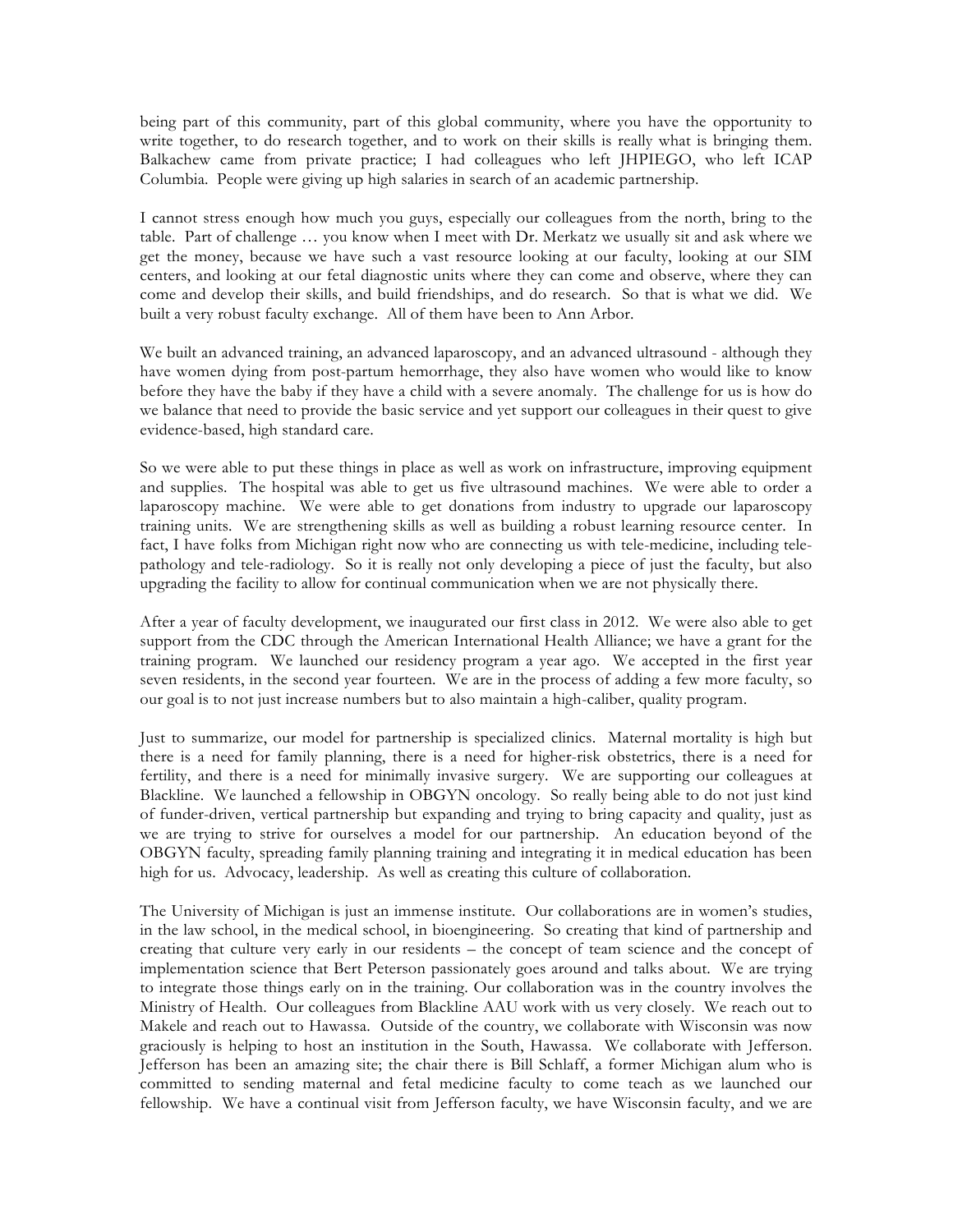creating that we do not have to be tunneled. It doesn't just have to be you and I, but kind of opening up this partnership broadly.

Our colleagues in Ghana have been tremendous. Richard Adanu comes every three months when his schedule allows it to do faculty development. Because Michigan has such a rich history with Ghana, and they are farther ahead in the training. They are reaching from the simple, everyday clinical research into translation – how we can import that? They have developed their strategy for research capacity under limited resources, which is a lot more applicable to Ethiopia than to Michigan. Really fostering that south-south partnership has been tremendous.

Here is a team visiting us from the University of Michigan for our international family planning meeting last year. Currently our program has expanded in just a year and a half. It has expanded beyond the postgraduate training in OBGYN in Family Planning. We launched a MFM fellowship in the fall. When I started a year and a half a go, the medical school was in fourth year with no postgraduate training program. In a year and a half now, we have a postgraduate training program in internal medicine, that the University of Michigan Internal Medicine Department supports; we have a general surgery residency program; we are looking into starting anesthesia and radiology this summer; we have a very strong enabling technology, medical education ICT team that our dean for global collaboration, Joe Kolars, oversees; and we are exploring ophthalmology as well as a fellowship under internal medicine.

This is a visit to our program by the former Minister as well as Dr. Messman who is the former Provost. As well, on the right is Joe Kolars who is our Senior Associate Dean for Medical Education and Global Partnership, as well as Roger Glass from Fogarty. So it has really been just an incredible opportunity for us at Michigan as well as for our colleagues in Ethiopia.

Internally again, the University of Michigan has this rich culture of internal funding so we don't always have to be limited by that, and the Provost's office put out an announcement for a 50 million dollar internal funding that is phased. We successfully were able to receive \$300,000 in the first phase pilot grant and we hope to apply for another three million dollars in November. But, that is to broaden the collaboration outside of the medical school and include biomedical engineering, include the business school that has been helping us in supply-chain and training our students in health systems. It is going to include the School of Natural Sciences and Environment, so we are trying to push it outside of the medical school. Sort of like our Michigan partnership, we call it, "Michi-Ghana." So we are trying to come up with the phrase for an Ethiopia-Michigan partnership.

My eternal gratitude to Tim Johnson, who is a true inspiration for me. If I get up and am in doubt about what to do, I'll just ask myself, "What would Tim do?" He is that type of person who has value and integrity and he looks at every human being with that same eye. So I have tremendously benefited from his leadership and mentoring as well as our funding from the CDC and anonymous foundations. Thank you for the opportunity.

**Frank Anderson**: Folks, that's how you do it. Isn't that amazing? So that is one model that Senait has been able to achieve and really mobilize in so many other departments in our University. She has been able to take the lessons learned and apply them in a very short period of time. I think it is an example for all of us in universities. This idea of academic partnerships and university partnerships and how those make sense given these partnership ideas we are talking about.

### **Uganda**

**Frank Anderson:** I'd like to call Josephat and Meg up to tell us about their experience in Uganda at Makerere and UCSF.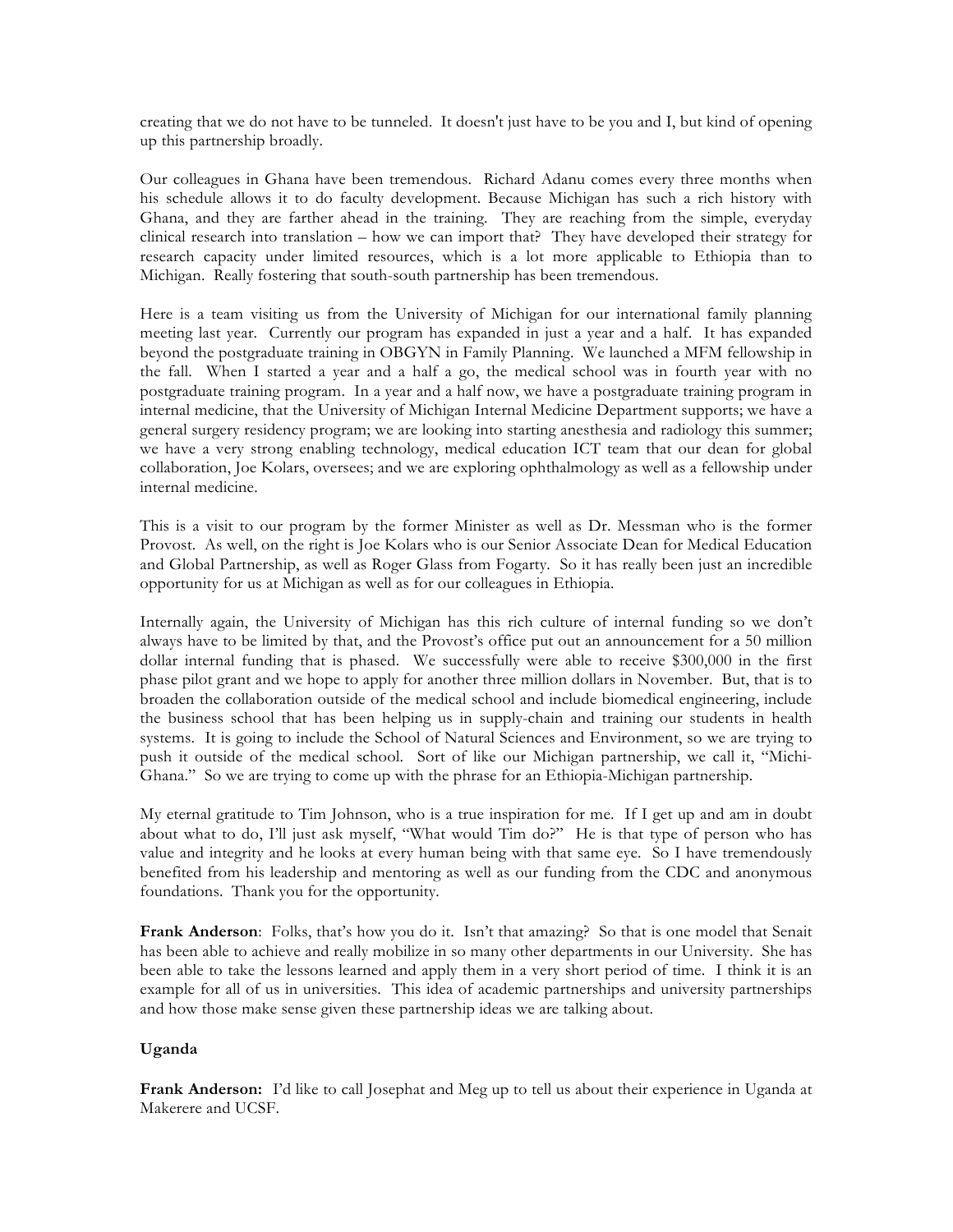**Josephat Byamugisha**: We are two presenters. I'm Josephat Byamugisha. I am Chair of the Department of Obstetrics and Gynecology at Makerere University, which is located in Kampala, Uganda.

**Meg Autry**: I'm Meg Autry. I am Director of GME education at UCSF and the upcoming APGO President.

**Josephat Byamugisha**: Okay, good. So we are talking about Makerere University-UCSF OBGYN collaborative educational exchange, capacity building, and clinical research. We had a vision for the academic partnership and we were looking at a number of factors: that is should be collaborative, sustainable in training and education, should build capacity in various areas, strengthen health systems, should be clinically relevant, and also provide collaborative research. We should have an exchange of faculty and also we were looking to have supervised bilateral learning exchanges.

A bit of background goes straight to what we want to discuss. This is a bit of the complex from an aerial view. Where you see a number of buildings that is where we have the national teaching hospital. For us both Makerere University and Mulago National Referral Teaching Hospital sit in the same complex because we teach from patients. That complex has got very many other departments and institutions that collaborate. We are located within the hospital. Some of you who have visited us have seen our Department of Obstetrics and Gynecology.

Now one of the important things to consider as we talk about partnerships in collaboration is that the institutions we are looking at collaboration have got a vision and mission statements that they look at. For example, ours is to be a center of excellence in reproductive health in Africa. There are three main areas of interest: treating patients, that is service delivery; training, we are looking at undergraduates and residents, but we are focusing on residents; and also research that is clinically relevant and talked about when we had the vision for the partnership. This is just a little bit of what happens in our set up.

We have a number of deliveries ranging from 30-34,000 by year. Our C-Section rate has ranged between 20-26%, for example. We have also lots of preeclamptic patients as well. One of the areas here is that when you look at the two - like the University of California, San Francisco and Makerere University - there are lots of issues that come up that we can share in terms of the number of patients but also in terms of the conditions that they present that the other group can share. For example when we go to San Francisco, California we can look at issues through technology and culture of care in terms of patient management.

For maternal mortality, this is our target. We want to reduce this. The main causes are induced abortions; postpartum hemorrhage, which is the biggest; peripleural sepsis one of the initial infections that is still killing a number of our patients, preeclampsia, and especially, eclampisa - we still get a number of patients who are presented with this. We still have obstructed labor - you get various figures ranging from this.

The other issue we are beginning to look at now that is killing a number of our patients is AIDS related conditions and complications. They are killing quite a number of our patients. These are all issues that are preventable. That is what is really disturbing us, is that all of these conditions could be prevented through a number of factors. Also presented here is the maternal mortality ratio for Uganda is at 348 per 100,000 live births. That is the latest one from our Demographic Health Survey from 2011. It is going down, but very slowly. Our target for the Millennium Development Goal 5 is about 131 per 100,000 live births. In other words, our meeting and collaboration falls exactly in what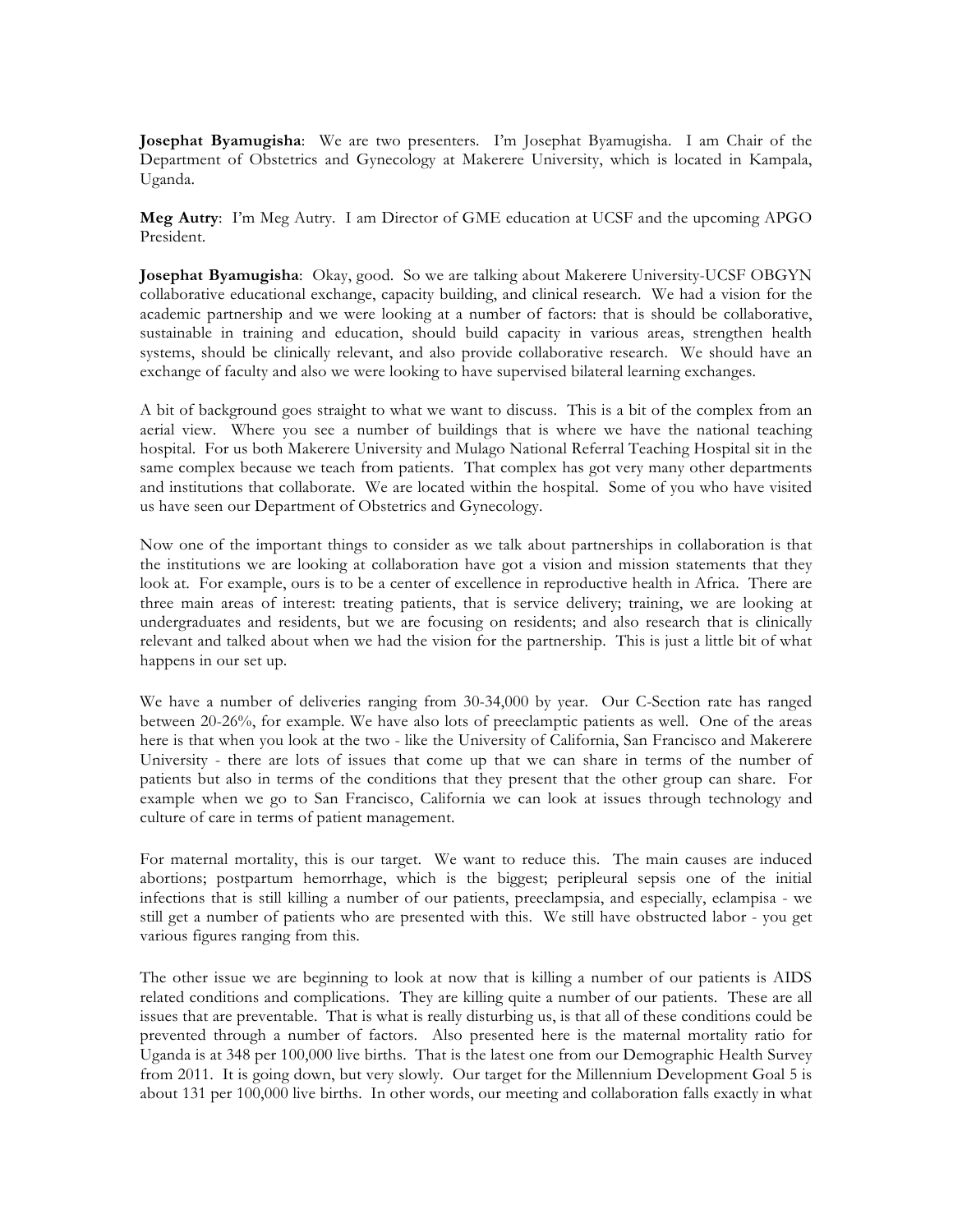we are trying to do.

Somebody talked about sub-specialties and their success. In 2008, for us, we just decided to move into some types of specialties. The staff we had, we said let's group ourselves because we were having firms: firm A, firm B, firm C, on the same floor all doing the same work. So it was a move from within that if we moved into these subspecialties like reproductive medicine and family planning, maternal and fetal medicine, gynecological oncology, uro-gynecology, and general gynecology, we could do better. Some members had different interests and we just went in without having trained fast. We also thought that just being in a hospital may not be enough, so an aspect of community reproductive health is critical and we will have that as well.

We have some specialties listed out with staff in these different areas managing patients, but not trained as well. Now we look at our partners in San Francisco, California, they have all of these subspecialties. So it was actually fitting in quite well. Our indicators are quite difficult to really talk about because the figure still very. The doctor to population ratio is about 1 to 24,000; we keep getting different figures. Midwives are about 1 to 9000, but what we can say for example is that we think we have a deficiency of about 2500 midwives. That is also an issue. The number of obstetricians and gynecologists that we have should be ranging between 150 and 200 and a number of them are in active clinical practice. As he said, a number of them are concentrated mainly in the urban areas and that is an issue that is really critical for us. Staffing - we have 47 faculty; we are looking at both University and Ministry Of Health staff. For us in our set up, we work together as one unit and actually sit in the same department. We have 246 midwives with only 42 being in area labor and deliveries take place. We have about 120 medical students or undergraduates per year go through our department in different smaller groups. We have 50 residents. We also have a number of staff for PhD training, 8 of them. We also get about 29 intern doctors; some people call them junior health officers. Allow my colleague to say something here.

**Meg Autry**: UCSF and Makerere University have had a long-standing relationship of over 20 years, primarily in HIV and malaria research. More recently with us in medicine and surgery has been a more clinical approach. About five years ago a group of faculty from our department went and met with Josephat and his colleagues and did an extensive needs assessment, primarily with faculty but also including SHOs. Basically the three goals that we came up with together were surgical skills (skills transfer), faculty development, and research collaboration. The highlight of our collaboration today, is a long-standing MOU between UCSF and Makerere. In terms of skill building for their residents, we have laproscopy simulation training and remote teaching. We are working on clinical teaching and evidence-based medicine. We are also working on collaborative research and protocol development as well as research mentoring. And for faculty development we have a senior scholars program, which I'll talk about in a second. Training to competency is something we are working on as well as subspecialty training, which I will talk about in a minute. Lastly, we have faculty training, minimally invasive surgery, as well research collaboration and grant writing.

After we started this endeavor, or soon after we started this endeavor we actually hired our first global health faculty, and I'm sure for some of our North American colleagues this is interesting to some, it was the first person who is actually funded with some monetary commitment by our department. The initial plan was through grants to be economically viable within two y ears with external support for the first two years. Basically, the model, which I hope is talk about later, is that this faculty member (some of you may know her - she did a family planning fellowship in global health at Harvard) works very hard to make the money so she can spend 50% of her time on the ground. She's actually generating her own support but she spends about 50% of her time in Uganda and at meetings. Her other jobs, as well as clinical support and faculty development, are curriculum development and research.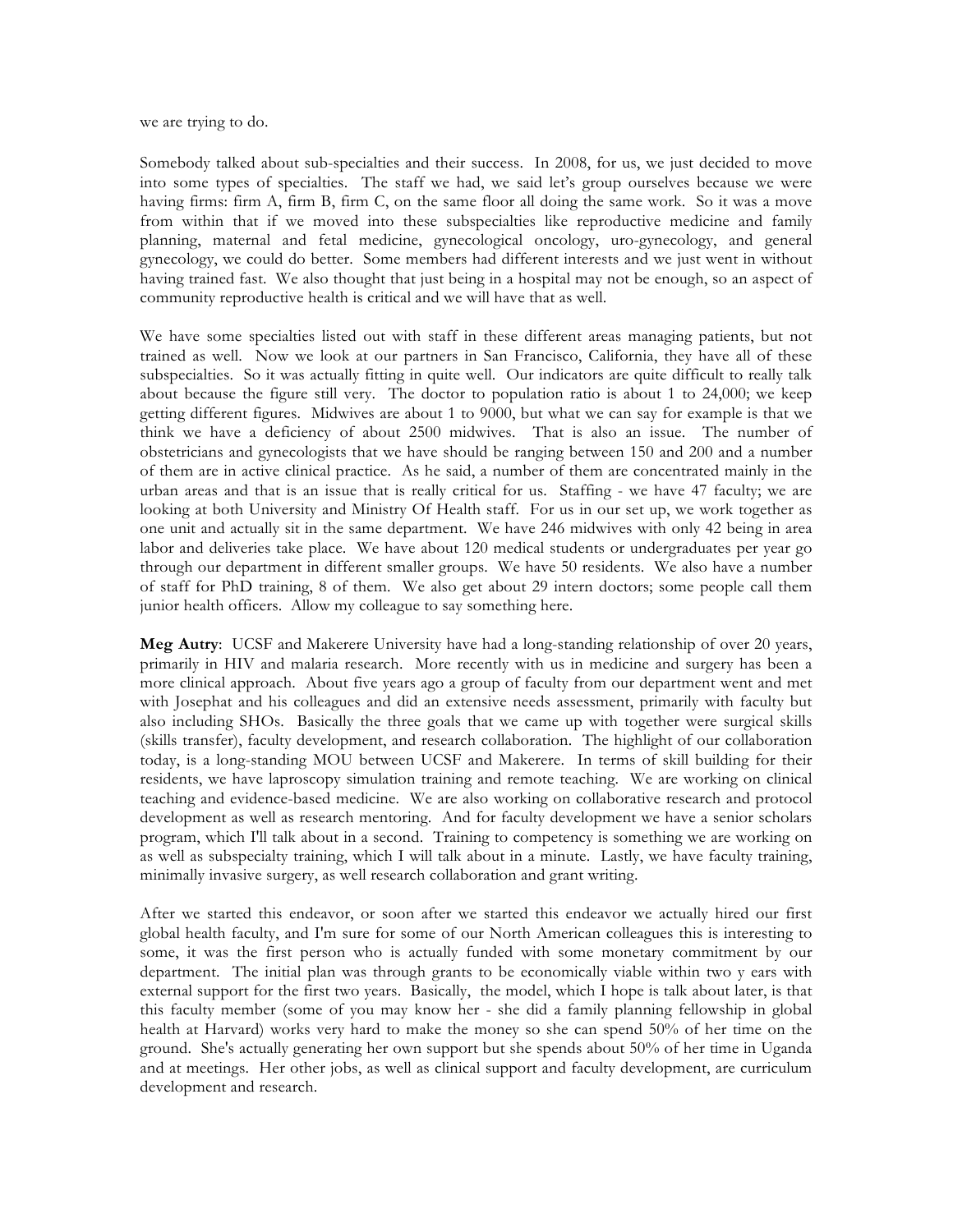We collaborate with a 501(c) called Global Partners in Anesthesia and Surgery and they started a successful anesthesia residency in Uganda. Their subsequent project was actually funding junior faculty for one year, not only to help them with faculty development but also to hopefully include them in being hired by the Ministry of Health. Currently, GPAS has five senior scholars: one in anesthesia, one in surgery, one in OBGYN, and one in orthopedics … so four. They are recent grads; we pay their salary for a year, they work on education projects, clinical faculty, protocol development, and research collaboration. They are primarily working with Ugandan residence on their research protocols, etc.

We do have a UCSF resident experience where we basically have a UCSF resident on-site the whole year. As many of you agree, we think that this needs to be supervised. The other 50% of the time that our one Global Health faculty isn't there, the rest of us rotate out through that. We have a predeparture curriculum, and the resident salary, housing, etc., is supported by our department.

Other accomplishments - we work very hard initially on a remote teaching and surgical skills video which was very successful and published. Our 21 official reintegration grant, we were grant challenge finalists. Another topic that will be discussed more today is that we recently received sponsorships so that we can hopefully (and I know that our Moi colleagues are here) send a Ugandan faculty member to be trained at Moi for an oncology fellowship. More of that African-to-African partnership would be great to discuss and further explore. I'll leave it to Josephat to discuss challenges.

**Josephat Byamugisha**: Some of the challenges we have had, the issue of funding come up, especially in bilateral exchange, supporting the initiative, supporting faculty as has been highlighted, and issues over research seed money. We realized that for every research, however small it may be, usually need some form of support. We've had other issues, like infrastructure at times in the training, you get someone who is coming over from UCSF and comes to a theater, looks at the theater, and thinks what I manage here. Then something may not flow very well, equipment may come in there as well. These are the issues that we have been looking at.

What I would like to say that is that even if somebody comes over, they should not be discouraged by the infrastructure that we have because it can be improved at times by just putting in ideas and talking here and there. That issues over territorial interests - during the morning session, somebody brought in this, politics was in there and a bit of medical tourism. However we are looking to have these coordinated, well coordinated. If you come in, what are your interests? How can you improve the department?

Now, issues over US and Ugandan faculty financial support. It may be easier, but some people assume that in the US somebody may find it easier to come over, but at time someone may have saved money for quite some time. But it is usually difficult when we say the same number of faculty should move from Uganda to UCSF. We may find that financing there becomes a real issue and something to look at.

Bilateral Exchange. We have observed that if we have the staff - senior faculty - coming in, some of the programs succeed more than if you only have some of the students. Because in terms of decision-making and influence, the senior staff and the senior faculty seem to do well.

Now another issue that is coming up and quite critically that we must emphasize here is the issue of observership versus hands on. It is coming up at a number of universities in that whenever people come from Africa and go to the USA, they are not allowed to touch patients. And when you come from the US and come to our theatre, we don't have a lot of problems. You have a number of them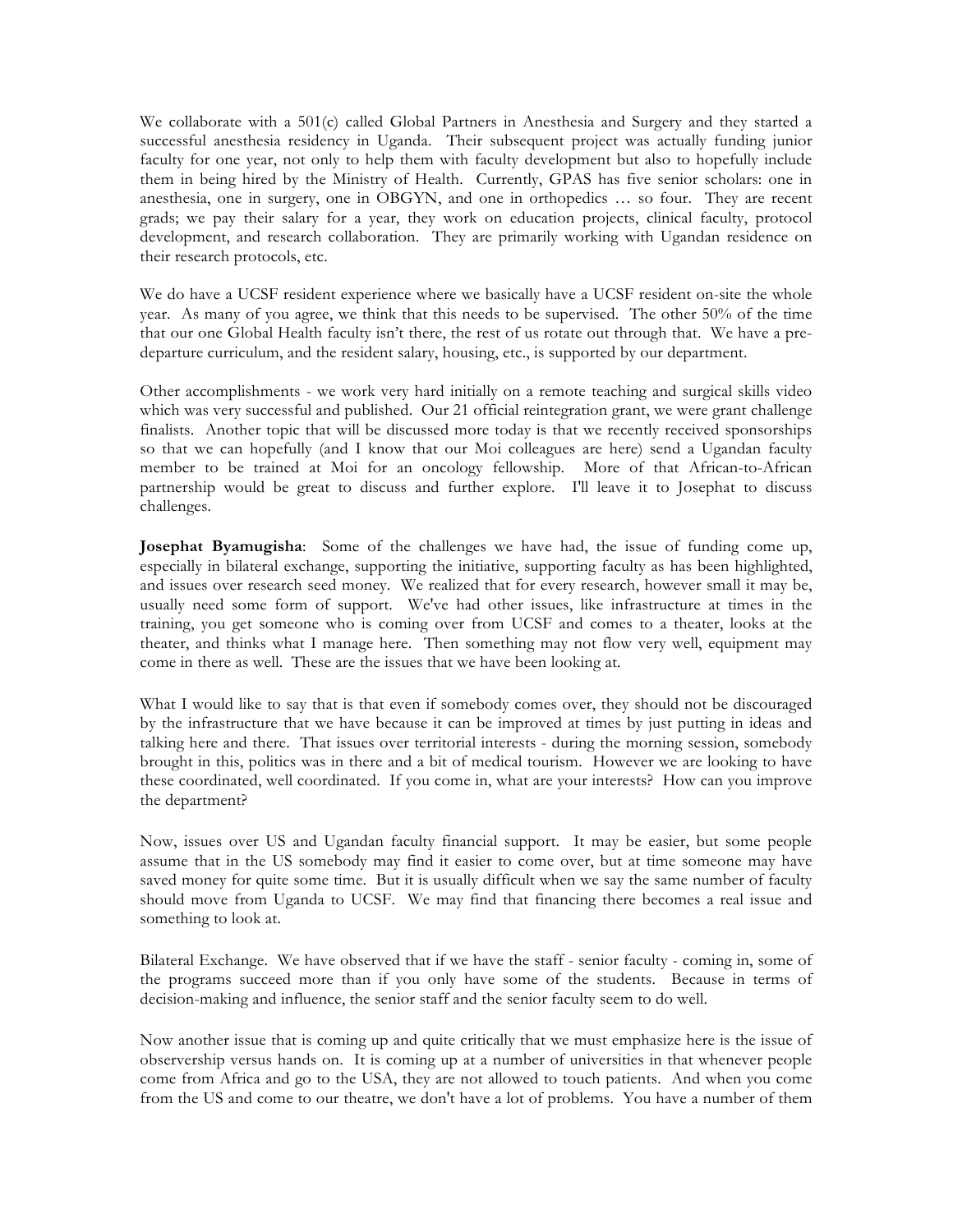doing cesarean sections and so on.

This issue needs to be tackled and from our university I know almost every group is being told that we need to see how people can go, have hands-on, and also have a short time. If it is just observership then we would want that time to be limited.

Subspecialty training is coming up quite a lot. The focus in Africa has been on maternal mortality reduction, but this is going down and we are beginning to see that cancer cervix is being completely neglected and is killing so many people on the gynecological side. How can this be worked on as well?

Fistula. Just recently there have been a ton of people focusing on fistula.

Technology access is an issue. Though it is improving in Africa, I must say, in terms of mobile Internet and so. With electronic medical records, some of our departments had multiple copies. For example, you may find that a woman who was pregnant four times has got four different files. So that retrieving the previous information is an issue. So all of these are areas where we have met challenges and also there are possible areas for research and possible improvement. And the issue of databases for information, it is no longer a challenge and which must be very critically talked about concerning this meeting. In our department of obstetrics and gynecology at Makerere University, we have observed that for a long time we worked on getting American partners. Gynecology services have done well, so this is coming in very handy. So now we have numbers coming in and it is making us become optimistic that we will possibly start improving quite markedly. It brings us back to what we were talking at the beginning and it shows that all issues were highlighted here. These are the points that we think can be very critical. Always remember the mission and vision of the institution that is being looked at. Thank you for your attention.

### **Liberia**

**Kwabena Danso**: Thank you, we will move on to the next presentation. We have the next presentation from Dr. Bernice Dahn, Dr. Lise Rehwaldt, and Dr. John Mulbah. Dr. Bernice Dahl is the Deputy Minister of Health for Liberia, so let's give her a welcome.

**Bernice Dahn**: Good afternoon to all. We are looking at postgraduate medical training in Liberia. Liberia, like many other countries here, of course was for very long time including today, lacking specialists in country. I believe we can count the number we have who are Liberians on her two hands currently for all specialties. The country and the Ministry of Health knowing the problem decided to mobilize resources to support young doctors to go out for training and to bridge the specialist gap. We realized that there were problems with some of the funding we mobilized. We get funding and the donor ties the duration to the funding to the years that you have to spend the funding. Most of the support that we get can train up to two years or less, and we all know that medical training - especially specialist training - is longer than two years. Also, there were challenges in even identifying universities and placing people, especially with the national health plan, which is very ambitious. We have fifteen county health hospitals in a country with regional hospitals. The plan is that by 2021, at least all of those hospitals should have the basic four specialties.

From the beginning we decided to be a little bit more innovative and so we decided that we are going to explore the possibility of training our own. While we were in the process of this discussion we had the opportunity to host the West African College of Physicians for the conference at the first of the year around three years ago and then subsequently the West African College of Surgeons. They both encouraged us to establish our training program and so we decided to put a team together for a study. We took all of the stakeholders: the dean of the medical school, the chairperson of the Liberia Medical and Dental Council, the president of the Liberian Medical and Dental Association, the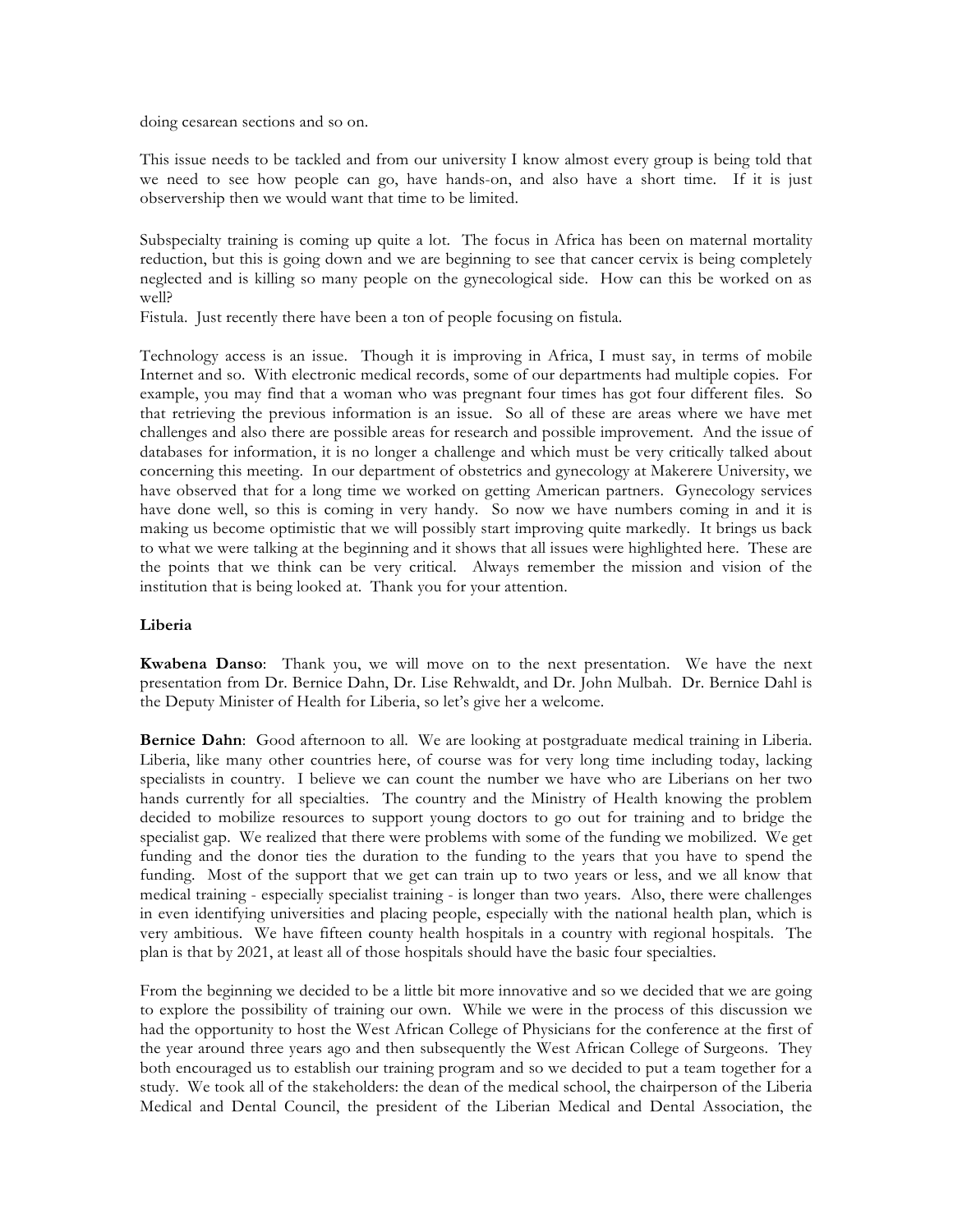Ministry of Health that lead the delegation, and the teaching hospital head. We decided to do a study of three countries: Ghana, Nigeria, and one of the universities in South Africa.

We first came to Ghana. When we came to Ghana we met the Ghana College. There were very encouraging and they give us all the support they could in thinking through how we could design a program and how we can move forward. They also provided the needed resources that could help us to move forward. And from there we felt that we wanted to design our program based on the Ghana model and there was no need to visit the other countries.

So we went back home. We found a technical working team. That technical working team first drafted the act. The act was pushed to our Parliament by the Liberian Medical And Dental Council and was passed. The technical working team also drafted a strategic plan. We did a lot of advocate cases around this, because you first wanted to know whether the physicians in Liberia would be willing to attend a postgraduate training program in Liberia. We did a survey, and one concern that they had was if the design was fashioned around the West African College model and we do the training with quality, then they will attend. And so, we took that seriously.

We use every opportunity we have for doctors to meet, to brief on where we were, and to get their inputs on the design. We agreed that we are going to start with the four basic specialties that are OBGYN, pediatrics, general surgery, and internal medicine. We also organized the specialists we had amongst us to form teams to develop the curriculum. So they designed the curriculum. We had the West African College curriculum, the Ghana College, and they designed and helped adapt the model. Some of our partners also helped to edit. We knew that we needed to first of all prepare young doctors for the entry exam. A good number of these people have been in other academic settings, they work in county hospitals and things like that. And so, the preclinical faculty volunteered to do the refresher training for them and then an entry exam was administered. Eighteen candidates were admitted into the program with five in OBGYN. The program was officially launched by our vice president on September 30, 2013.

We have a lot of partners mobilized around this. We have 10 United States universities as a consortium to help provide faculty and then some others that are also helping along with the West African College Of Physicians And Surgeons. And of course, we have the Clinton Health Access Initiative who is working along with the Ministry of Health looking at the big picture, the strategies, the policies and things like that. I will turn over to my colleague John Mulbah. He will give you the details of where we are in the challenges and opportunities. Thank you.

**John Mulbah**: Thank you very much. Our challenges are not different from the challenges mentioned since this morning, like Ghana and other countries. So we have just decided to summarize the main challenges into clean categories. The first group of challenges is academic challenges. And under this we have difficulty funding faculty and establishing partnerships. Before the start of this program, Liberia had only three obstetricians for 3.5 million people. Of these three obstetricians, only one was an academic. As you can imagine, with one professor for the medical school and to now establish a postgraduate, we have to have faculty. The next was how do we establish the buy-in from local faculties? That was another challenge. And the third was how to integrate our academic centers with established residency training programs? This was another problematic issue. And, with the only existing faculty of medicine in Liberia, establishing a new residency program, the other challenge was how can we link the residency program with the undergraduate training?

And last but not least, changing existing policies in the Constitution to accommodate the program; this was a serious challenge. Our largest medical training institutions in Liberia, which is the John F. Kennedy Medical Center, had a policy or an act that created it and permitted it to not be a training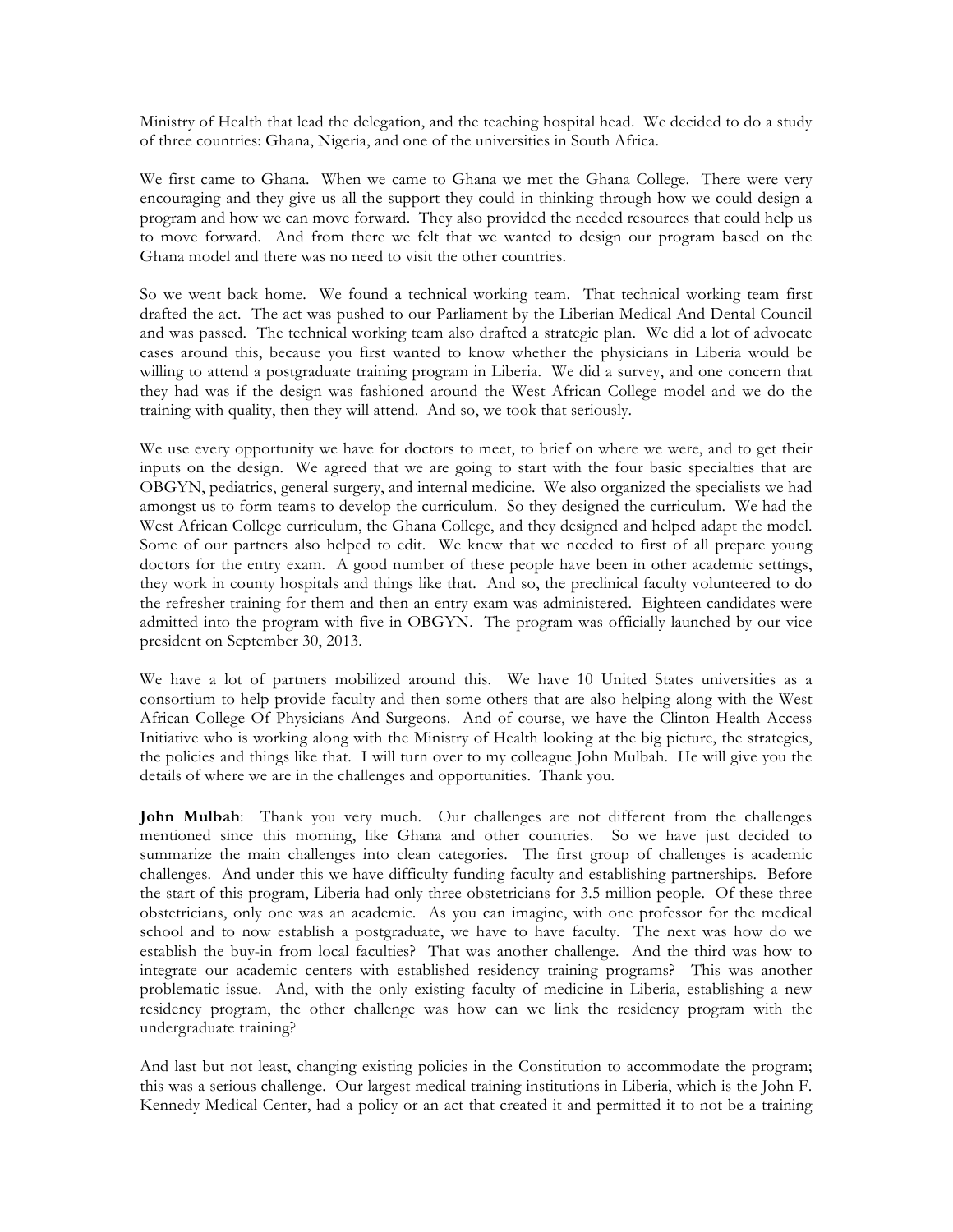institution because the chief medical officer and the internal leadership was appointed by the president, not by the Ministry of Education. Carrying on a residency program in such institutions can be very difficult. How can we change that to suit our goal? Of course with the challenges, we don't have to just sit and cross our legs. We try to see what we can do to overcome this. We establish partnerships. As I told you, with only three obstetricians we needed faculties and we established partnerships with universities in the US. I am pleased to introduce to you Dr. Yvonne Butler. Two years ago we were able to get her from the Baylor University. Can you stand up please? We have here Dr. Lise from Mount Sinai University. And we are pleased that Dr. Lisa is the co-chair of the department, and she is the clinical coordinator for the department.

Besides other universities in there, we did not forget about our sub-region. We came to Ghana. Dr. Wilson who was here this morning - he was my mentor. He visited Liberia many times as an external examiner. The minister has instructed me not to leave me here; he will be on the plane with us. And we also proposed a change in legislation by challenging the parliament regarding rules in government existing institutions. This was very important for us.

The next group of challenges is that infrastructure challenges. It is controversial, but we selected seven institutions for the residency program in Liberia because we want our residents at the end of the program to already recognize situations in the rural area. Although institutions prepared for the residency program, we also needed to prepare them for the residency program. Identifying in one way for national residency program is another critical issue. Upgrading a facility for teaching and building an academic program. And lastly, a lot of support services, equipment, and drugs to meet the demand as mentioned by previous colleague.

Again, we try to overcome those challenges by doing the following: establishing partnerships to provide low-cost drugs and equipment and by establishing partnerships with the Liberian Dental and Medical Council to increase quality services. In our country, we have a medical council that regulates medical practice in Liberia, and this council is working closely in collaboration with the postgraduates to ensure that the training program in Liberia will meet the national and international standards. Also, establishing partnerships with financial institutions to assist with upgrading of infrastructure and adopting a rotational model for the program. Above this, we have been able to establish partnership with local partners and international partners to see how best they can help us upgrade our institution to be able to cope with the training program.

The last, I know, with all that we have said, is funding. Establishing funds to put into place and implement a residency training program and obtaining government financial support for the program; it could only help in financing the budget. You know and I know that when it comes to budgeting in Africa, to including a training program, even if the budget has passed, we do not know how long it will take to pass this budget. If it has passed, we do not know how long it is going to take to make this money available. We did this to overcome these challenges within a loan application to secure a grant to assist with the funding. And, we also went to private foundations for grants and sought government funding. Initially what we did was to take a loan from the World Bank and this loan gradually will meet the requirement and grow a grant. And at the same time, trying to see how the government will do this.

Despite all of these challenges, five residents have started the OBGYN residency and the basic sciences training was completed and first competency examination was administered with 100% passing. Phase II of our training is currently ongoing. Public health, immunology, research methodology, are being taught now to our residents, and Phase III schedule is to begin April 1st. And for this Phase III, that will include the teaching of the clinical obstetric, whether normal or abnormal obstetric. Dr. Lise will be playing a very important role in that, and as I said earlier, Dr. Yvonne while the basic sciences were taught, she's doing the coordinating of the clinical aspect, the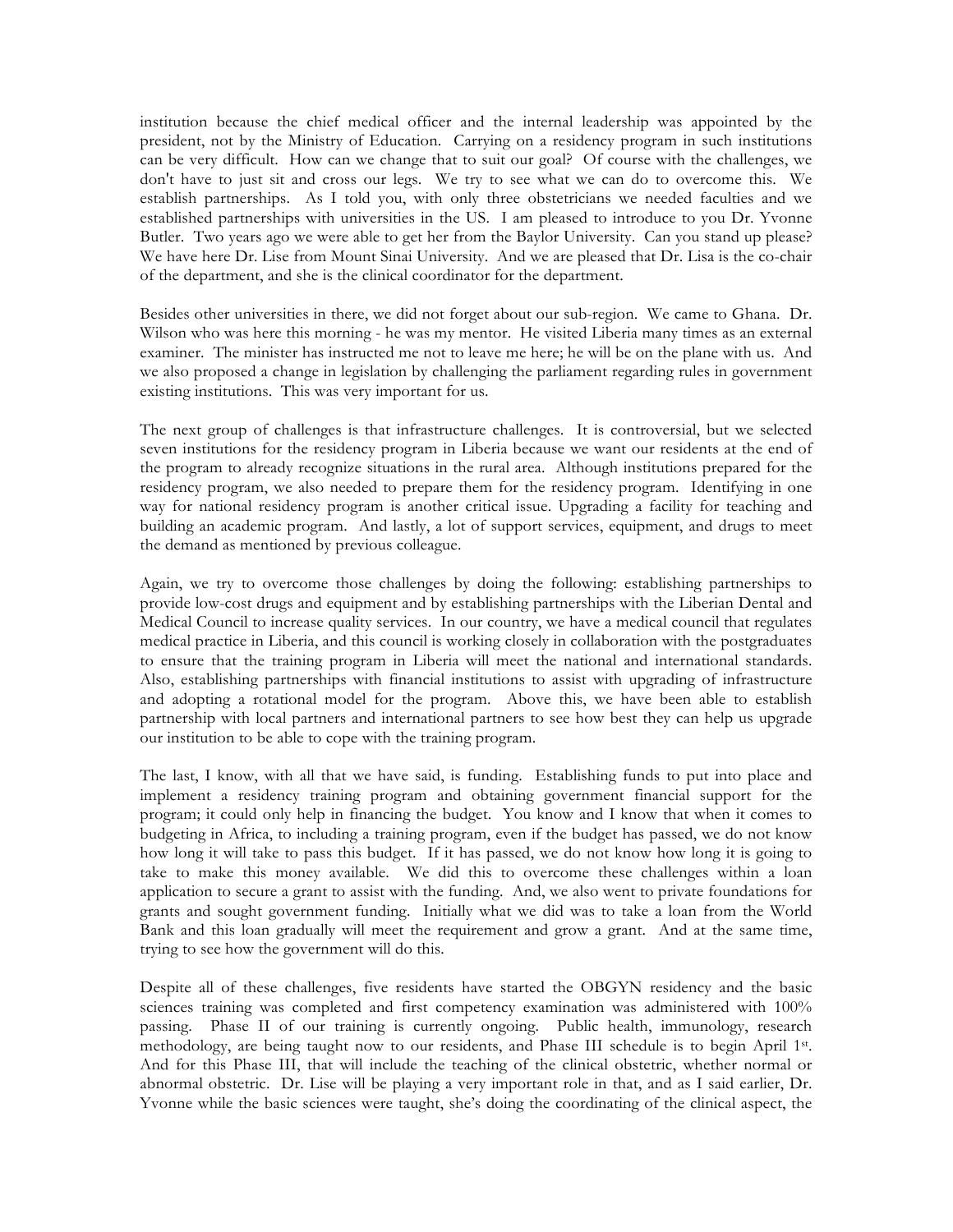core schedules, this and that. Dr. Lise was appointed co-chair of the Liberia residency program and she is currently on the faculty of the Mt. Sinai Medical Center in New York, where she serves as director of the residency program before accepting this assignment. She is a member of the global health region of the Mt. Sinai Medical Center, and she is coming to speak to you on how we were able to build partnership with Mt. Sinai University.

**Lise Rehwaldt**: Thank you very much and thank you Dr. John Mulbah and Dr. Bernice Dahn. I'm very honored to be part of this team and partnership. I am going to talk a little bit about the Mount Sinai and the Liberian partnership. I'll first talk a little bit about the initiation some of the challenges and where we go from here. The initial Sinai partnership arose out of the Clinton Global Initiative in 2007. At that meeting President Ellen Johnson Sirleaf was there as well as board of trustee members from Mount Sinai. Out of that meeting arose the first inaugural mission of the Mount Sinai partnership.

I was very honored to be a member of the first inaugural mission as was Dr. Anne-Marie Beddoe, who was our new Director of Global Health for the Mount Sinai OBGYN systems. I can honestly say that that mission changed drastically and dramatically the course of my life. Since that time, multiple faculty members and residents have been coming to Liberia on a consistent basis and have been spending time in Phebe, in Bong County, and in Monrovia. This past January will be my 15th time to Liberia.

During my time as Program Director, with the visionary support from the chair Dr. Michael Broadman, we formally integrated of global health block into the residency core curriculum within the PGY3 year. This was presented to and approved by the residency review committee. Residents are required to participate in a global health corp prior to coming. As of this time 15 residents have spent time in Liberia. This opportunity has changed their relationship with the global world, allowing them to experience and share healthcare practices in a low-resource setting and develop awareness of the culture community there practicing. Many residents have returned within the PGY4 year and have continued to participate after graduation. Our mission then as it is now his capacity building.

The need for this residency program is clear. With the aim of producing OBGYN specialist to respond to specific needs of the country's health care delivery system. Prior to this year there was no opportunity for formalized residency training in Liberia. Upon completion of an internship at JFK, the residents then spent 6 months in an intensive emergency obstetrics and surgical training program. This was actually, I think, a wonderful idea that Dr. Bernice Dahn was instrumental in, which really solved some of the short term problems for providing quality care in some of the outer communities in Liberia.

As we move forward with the development of this residency program, I think it is essential that we incorporate these house officers within the training program and focus on an expansion of the focus core curriculum. They will be an essential part of the short-term solution to providing improved quality care to the outer posts as a residents will require 3 to 5 years of OBGYN specialty training before they return to the workforce, ultimately becoming the leaders in their own residency program. While John spoke about some of the challenges faced in establishing the Liberian residency program, I want to share with you some of the challenges we now face as we bridge the newly established OBGYN residency training partnership.

The follow-up on this morning's discussion, I really want to stress the importance of transparency of the partnership in initial discussions. The establishment of a primary academic partnership in no way precludes collaborations. Partnership by definition will embrace collaboration and look at how best the needs of Liberia are served. We are very fortunate looking to the success of this academic partnership that this whole process is happening right now and there'll be very open discussions.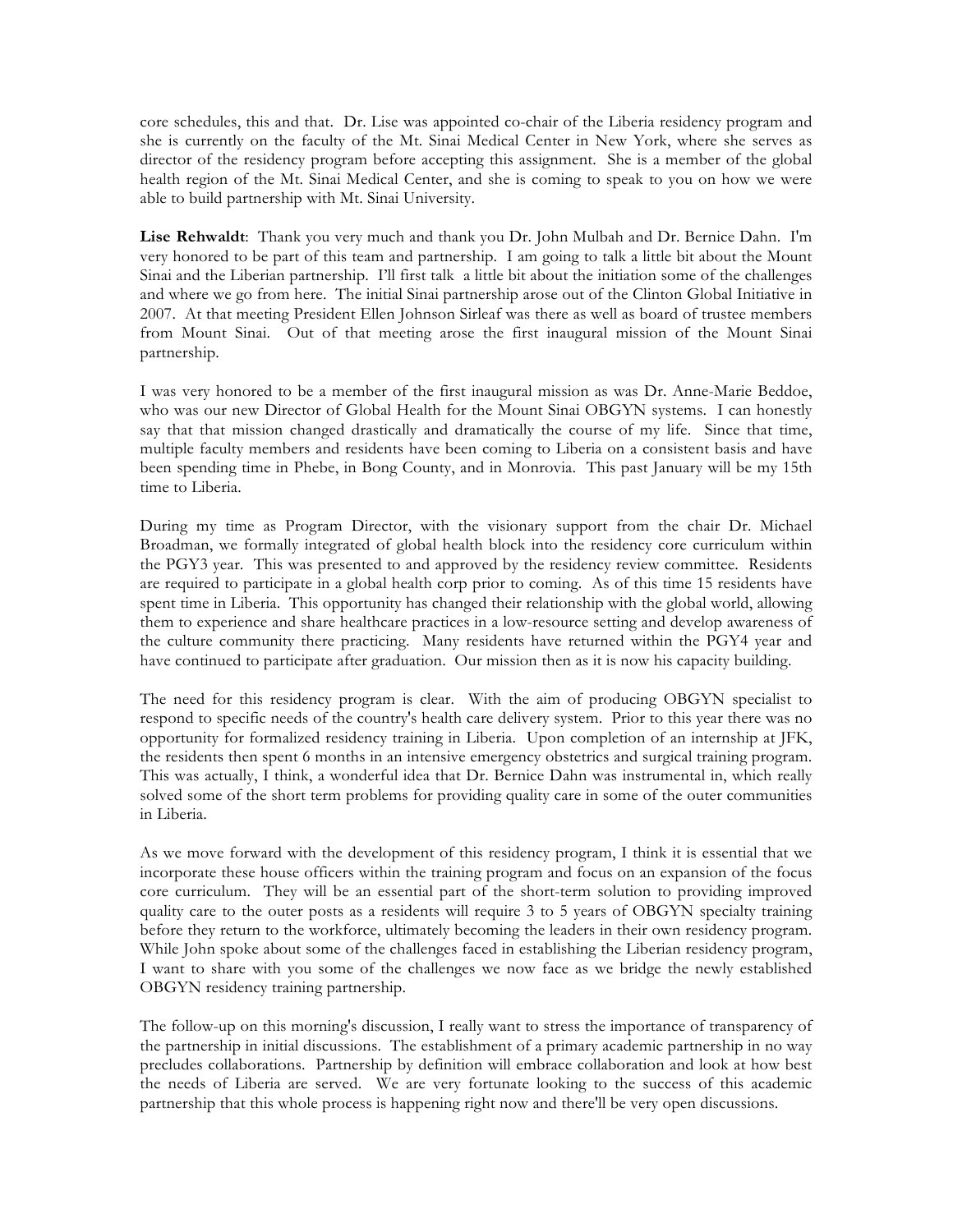One of the challenges has been taking faculty and resources from a large center such as Mount Sinai that offers expertise ranging from genomics to robotics and prioritizing these resources to fulfill the needs that are driven and defined by Liberia. In a country that has limited full-time faculty, we need to rely on volunteering faculty from academic partnerships and collaborators. Targeted faculty members have been enlisted for the development of core curriculum modules that will subsequently be given by visiting faculty over defined periods of time. Delivery of these modules will be combined with clinically related activities. As we move forward we will develop subspecialists will become part of this exciting collaboration and will be willing to spend short periods of time on a repetitive basis to establish continuity and development of meaningful curriculum modules. For example, in the gyn-oncology division, Dr. Ann Marie Beddoe and Peter Detino have been to Liberia many times and have expanded the services offered in Liberia, including the initiation of a pilot cervical cancer screening program. These screening programs will now be integrated into the residency training program, preparing these newly trained physicians to disseminate such programs throughout the country. These two individuals will be instrumental in the creative development of the overall programs to ensure sustainability and capacity building.

Our residents will continue to participate in the Liberian program during their senior year as part of the restructuring of the global health experience. Now with more full-time faculty on the ground, the amount of time the residents will be able to stay will be increased. Senior residents are excellent teachers and this collaboration exchange will benefit both Liberian residents as well as Mount Sinai residents. Consistent presence will also yield opportunities for collaborative meaningful research and patient safety initiatives. Liberian residents will also have the opportunity to rotate through Mount Sinai during their third year and will be participating in patient care under direct supervision, and this will be direct patient care. There will be a formal didactic curriculum design for that period of time, focusing in part in those areas that they were otherwise not exposed to.

Future plans – we want to focus on real-time MFM collaboration, participation in GYN tumor board, collaborative journal clubs, Mt. Sinai didactics will be available online, and consortium building with other institutions. But we need to keep in mind is that this is a very fluid project built on many moving parts. We know that much of what we will do will vary as circumstances change. Flexibility in program design is essential. We has an institution are 100% committed to see this partnership succeed and will encourage collaboration at all levels. Personally I'm committed to this process. People who know me very well concede that I am more at home in Liberia that I am in New York. Liberia makes my heart soar. This is truly an extraordinary time and we are truly blessed to be here with you all.

### **Malawi**

**Kwabena Danso**: So, now we invite University of Malawi and University of North Carolina: Ron Mataya, Grace Chiudzu, and Jeff Wilkinson.

**Ron Mataya**: I think the Malawi partnership was probably the easiest one to work with because I came when everything else was done. I am Malawian but American at the same time. I work at Loma Linda University at the School of Public Health. Loma Linda is east of Los Angeles. I was seconded to the University of Malawi three years ago when we had the PEPFAR grant to help the Malawi government with lab services as well as clinical services. So I spend my time between Malawi and Loma Linda. I account it quite a privilege to be able to have two places that you would call home. I do feel at home in Malawi as much as I feel at home in Southern California. But truthfully speaking our partnership has been, from what I'm hearing here or from what I've heard, has been the easiest one to work with. Dr. Grace Chiudzu is the head of obstetrics and gynecology at the Kamuzu Central Hospital in Lilongwe, the capital of Malawi. Susan Raine is from Baylor University. Jeff Wilkinson who is euro gynecologist from UNC. We also have the Ministry of Health represented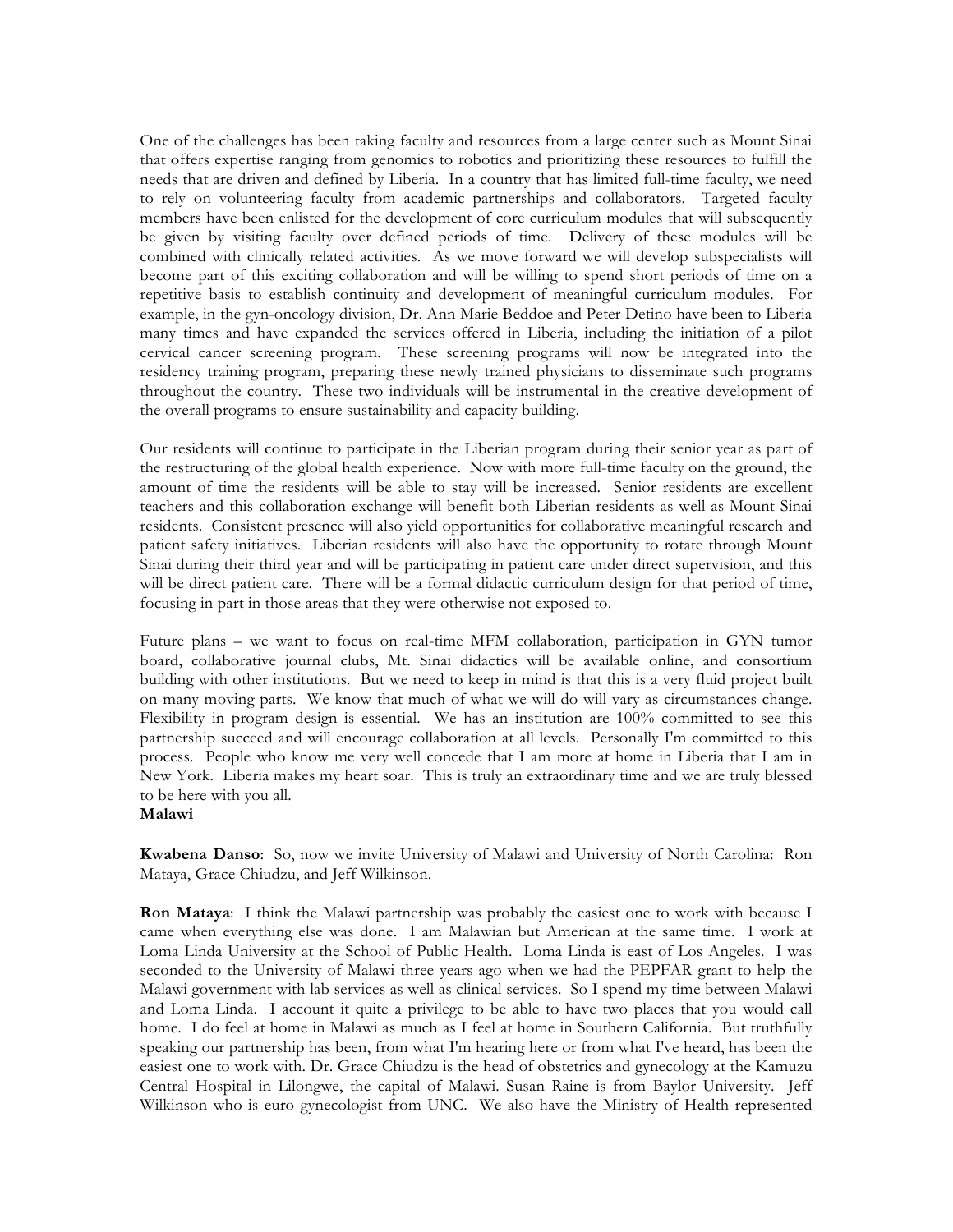here in Dr. Titha Dzowela, he is with the Ministry of Health.

The reason why I'm saying that it has been easy was because the curriculum of the program has been developed in 2006 and approved by the Senate, the University Senate. What was lacking was the wherewithal to put together the faculty to do the training. It's always good to have movers and shakers in every organization so Grace and Jeff took it upon themselves for us, while I'd already started working and helping in the teaching in the department. I didn't know that I would end up being the department chair, which was the last thing I wanted on my plate, but Grace and Jeff approached CDC and said, "You know, it is about time that you funded something that is going to be more tangible and long-lasting, so go ahead and find the money." The CDC was very interested in funding without actually writing a proposal. We actually wrote the proposal after the fact. But the money was there and the CDC ended up giving us \$1 million for the next four years for the first cohort of residents. That was Grace and Jeff who really pushed CDC.

Our first meeting - which was quite confrontational in a way; friendly, but confrontational - was when were discussing how we would run the program, whether the funding would go through the College of Medicine or whether it would go through another third party. They decided to give it through iTech. iTech, which is out of the University of Washington, manages the grant and they sub-grant to us. CDC gives the money to them. Last night I got an email and they are apparently thinking that they will give the money directly to us in the second cycle, which is in a couple of months.

Besides having had the curriculum already approved by the Senate, we had commitment from our partners UNC and Baylor, who have had presence in Malawi for a long time. UNC started one of the earliest HIV maternal child health research centers in Malawi 22 to 24 years ago now. They have a state-of-the-art research center, which is used for training various people from birth, the Malawi government as well as the US. Baylor has the Childhood HIV and AIDS Center next to the teaching hospital in Lilongwe. And with the funding, we were able to gather ourselves together and say, "Well, we have the money, what are we going to do next?"

Coupled with that was another fortuitous funding source, the Norwegian government has given us \$1.2 million to equip the teaching facilities, both in Blantyre and as well as in Lilongwe. What was the outcome of all of the negotiation was the fact that we have two campuses where we run the program, one is in Lilongwe and one is in Blantyre. We inaugurated the program in November of last year; the Ministry of Health inaugurated the program, and currently we have six residents who have started the training. We believe that our curriculum is strong. We are working very closely with the University of Cape Town. We have just been on my way here. They will support us with the first part exams. The reason for that is that the majority of our residents or specialists who were working in the country ever since we started sending people out to train have been trained either at the University of Cape Town or any other university in South Africa.

Fortunately, I must say that the majority of them have come back home to work, very few have stayed out of the country. Also there's been recognition on the part of the government in the Ministry of Health that there needs to be some incentives greater than just a salary to help our people come back home and settle.

If you speak to Dr. Dzowela here, he will tell you that that the government is really seriously revising their remuneration packages, particularly focusing on highly-trained, highly-qualified individuals i.e. physicians being some of those. The challenge of providing the kind of equipment - for instance laparoscopic surgery; we do have laparoscopic equipment in Malawi but only in two or three private facilities. For us to manage that at the Queen Elizabeth Hospital or the Lilong, Central Hospital in Lilongwe is quite expensive, not only to purchase but to continue maintaining that sort of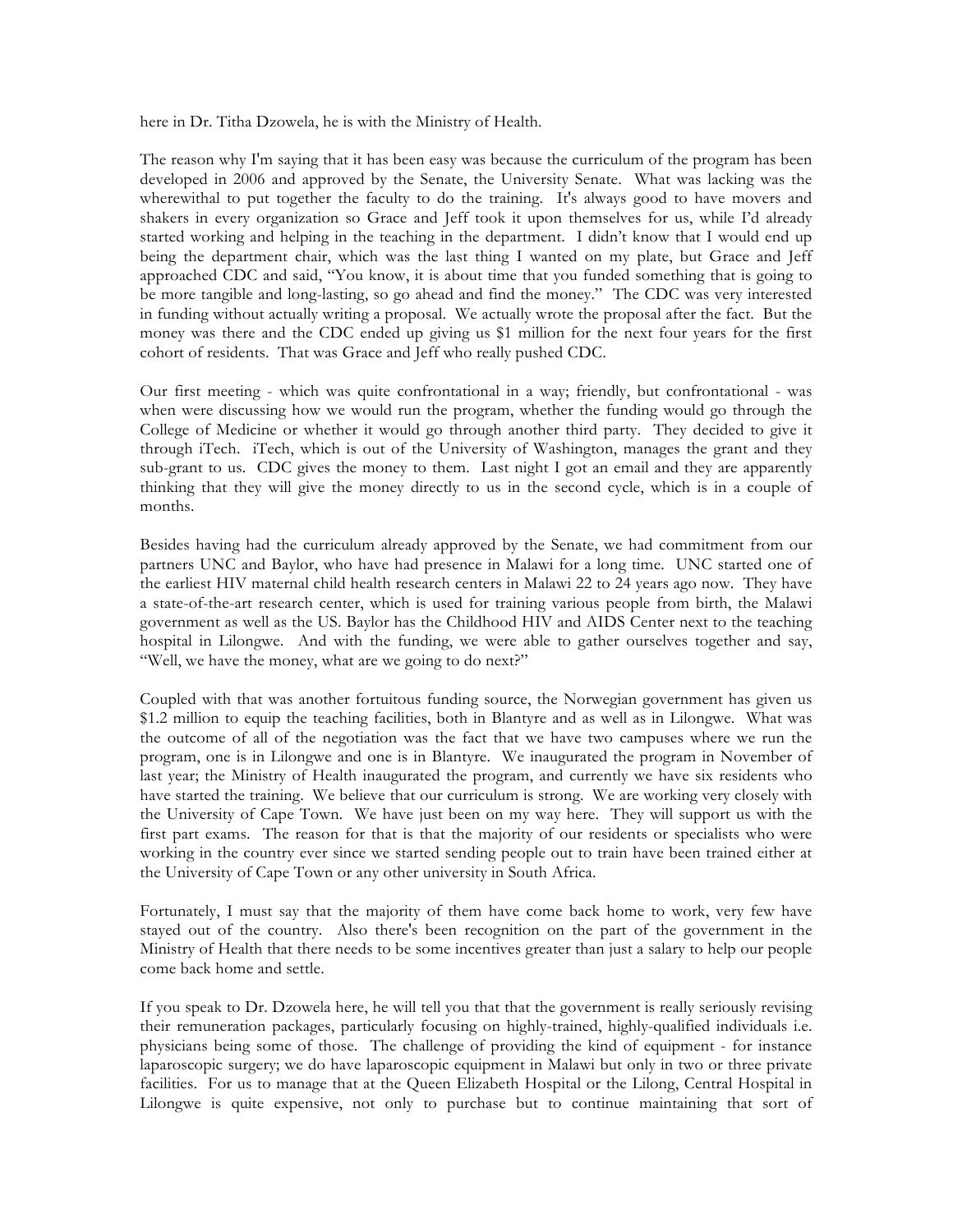sophisticated equipment. So we would be looking at perhaps using the private hospitals to train our physicians and so on.

The challenge that I can say, for me personally, as the coordinator of the program is to be running between two institutions. I spend one week in Blantyre or spend two or three days. But I must say that it has been made much easier because, really at least I feel so, there has been really transparent communication between my colleagues. I can phone Grace any time of day, Susan or Jeff in Lilongwe and say, "When are we going to have the next meeting? Who is coming? Who is going to work?" I know who is coming, I am told who is coming to work, and we get them registered with the medical council.

I really honestly haven't felt that there has been any of the usual birthing pains of a partnership. It is a partnership that is sort of really morphed out of serendipity or whatever you might want to say, but we honestly didn't really go through the nitty-gritty of saying what are you going to be doing, what are you going to be doing, and you stay where you are and I'll stay here, and so on and so forth. It looks that so far we have started off very well.

And also the challenge of managing grants when you have such large amounts of money; I'm now spending more time honestly managing the money rather than sitting in a clinical setting. I sit in a meeting, I sit with the procurement committee, "How are you going to buy this, where are we going to buy it, how many coats are we going to get, and when are we deciding to buy what?" It is kind of a good problem to have, but I like clinical medicine and bedside teaching, but I'm really honestly spending much less time doing that than managing the grant itself.

We hope that as far as placing the trainees, we give that to the Ministry. The Ministry will tell us how many people they need for training. In the next few years, we hope that they will be the ones to tell us how many they need and how many they will accommodate. Seventy-five percent of health care in Malawi is provided by the Ministry of Health, and 25% by the Christian Health Association. The scholarships are available to every Malawian whether they are working for the Christian Health Association. The CDC funding funds tuition for our residents bearing in mind that the hospitals are not run by the College of Medicine. The hospitals are the Ministry of Health. So the college does need tuition for the residents to provide the training. That so far is going to work well at least for the next 4 to 5 years, when we have the obligated funding from the CDC. Thank you very much.

### **Rwanda**

**Kwabena Danso**: We are running far behind time so we need to stick to time and get things sorted out. We will invite Sierra Washington to give a short presentation and after that a break.

**Sierra Washington**: Thank you for slotting us in. This is sort of an impromptu addition so I thank you very much. My name is Dr. Sierra Washington and I'm in the division of Global Health and Family Planning at Albert Einstein College of Medicine and I am also visiting faculty specialist for Rwanda Human Resources for Health. I stand here today before you really as a member of Human Resources for Health, Rwanda, because we have heard a lot today about primarily bilateral collaborations or at most trilateral collaborations between North American and African institutions. I was very impressed with the Minister from Liberia talking about what their needs are and hoping to engage multiple North American institutions.

I would like to take a moment just to highlight a different model that has not been mentioned as of yet today. As Kate Somers from the Gates Foundation said earlier this morning, including Gandhi or Martin Luther King, that essentially our collective action can often have a greater impact than the sum of her individual actions.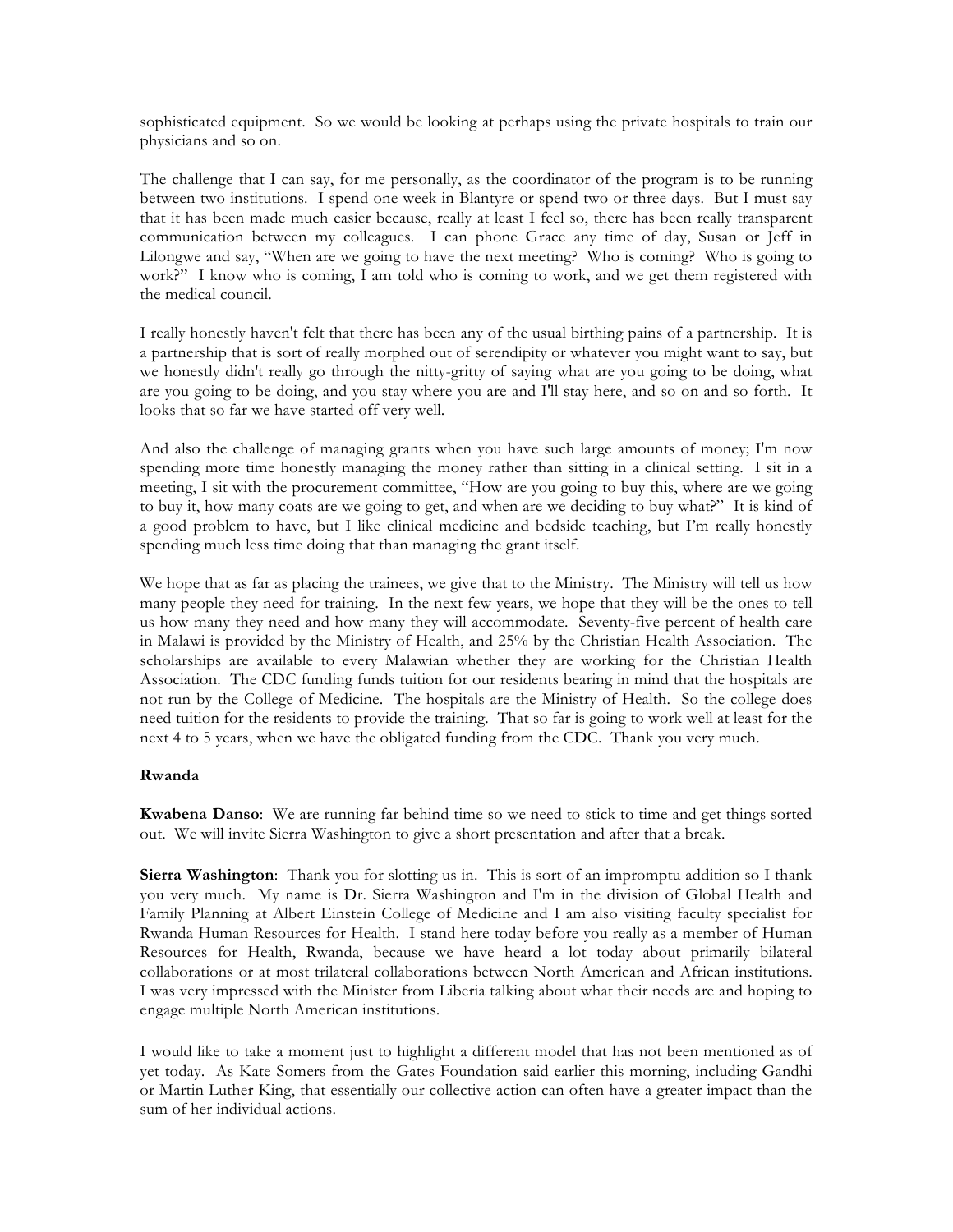With this in mind, HRH, Rwanda, has taken this approach in terms of institutions and has said that we want to put academic institutions separate agendas and egos aside and do something that is led by Rwandans for Rwandans. It is really led by the Rwandan Ministry of Health and the National University of Rwanda. It comes from funding through PEPFAR and the CDC.

Basically the motivation came from the triple imperative of addressing health care disparities both the moral imperatives, the epidemiological imperative, and the economic imperative. I think that is what brings us all here today. The goal was clearly set out to train and retain a whole new generation of physician teachers and researchers across all disciplines in medicine. So not only OBGYN, but medicine, pediatrics, anesthesia, surgery, midwifery, nursing, health systems management, and I think this came about because Rwanda stood in a very unique situation. It had similar demographics to many of the countries that we heard from today, but it had the added suffering of the genocide 20 years ago. Many people fled or were killed and so there is an even greater shortage of doctors and specialists. So they basically said that we need a whole new generation of doctors.

So they set about to create a comprehensive human resources capacity building program for the entire nation. The model was really the establishment of an academic consortium led by the Ministry of Health, the National University of Rwanda, and sixteen US medical schools, six nursing schools, one school of public health, and two dental schools. So really, this was an invitation by Rwanda to come join us, help us accomplish our goals. It was funded by PEPFAR, CDC and Alma Foundation and facilitated through the Clinton Health Association. We have heard a lot this morning in a discussion about the idea of how do we create enduring partnerships. This had a slightly different goal, I don't think the goal of the Rwandan government was to necessarily create enduring partnerships with these 20 some odd schools, but rather the goal was to train and retain a whole new generation of doctors. The program and would endure for seven years with the idea that there would be residents within each of these disciplines that would graduate with faculty from these schools for their entire training.

Basically, the program functions all over the nation. There are five main teaching hospitals in the nation and OBGYN functions in three of those hospitals: the University Teaching Hospital in Kigali, the University Teaching Hospital in Butare, and Muhima District Hospital, which is the highest volume maternity hospital, which has about 20,000 deliveries per year. In the coming years, there may be engagement and the other two teaching hospitals, which are Kinombe Military Hospital and King Faisal. In addition, though, HRH has sent nurses, midwives from the US public health schools and nursing schools across district hospitals nationwide.

So what does it mean? It means that they are full-time faculty from these twenty-some US institutions based in Rwanda. By full-time I mean that people come for a one-year contract, and their contracted through the Ministry of Health to teach and train the Rwandan postgraduates and undergraduates. The main partners are the Ministry of Health and the Rwandan National University. In OBGYN, we are here today many of us, but we comprise Albert Einstein College of Medicine, Bringham and Women's at Harvard University, Duke, University of Maryland, Yale, and also NYU. I stayed here as part of a team of seven plus OBGYNs who are full time in Rwanda at the request of the Ministry of Health and the National University. I stand here also as one of 150 US faculty who have been deployed by the Ministry of Hsealth across the nation to serve the goals that they have set forth. We have six visiting generalists, two full-time maternal and fetal medicine faculty, one female pelvic medicine and reconstructive surgery faculty, and then superimposed upon these full-time US faculty are short-term rotating subspecialists from any of these lead institutions in the field of OBGYN. Again, I am merely speaking about the OBGYN part of the program but you can imagine that there is something similar happening in midwifery, and nursing, in an surgery, and in anesthesia whereby there are full-time faculty on the ground nationwide.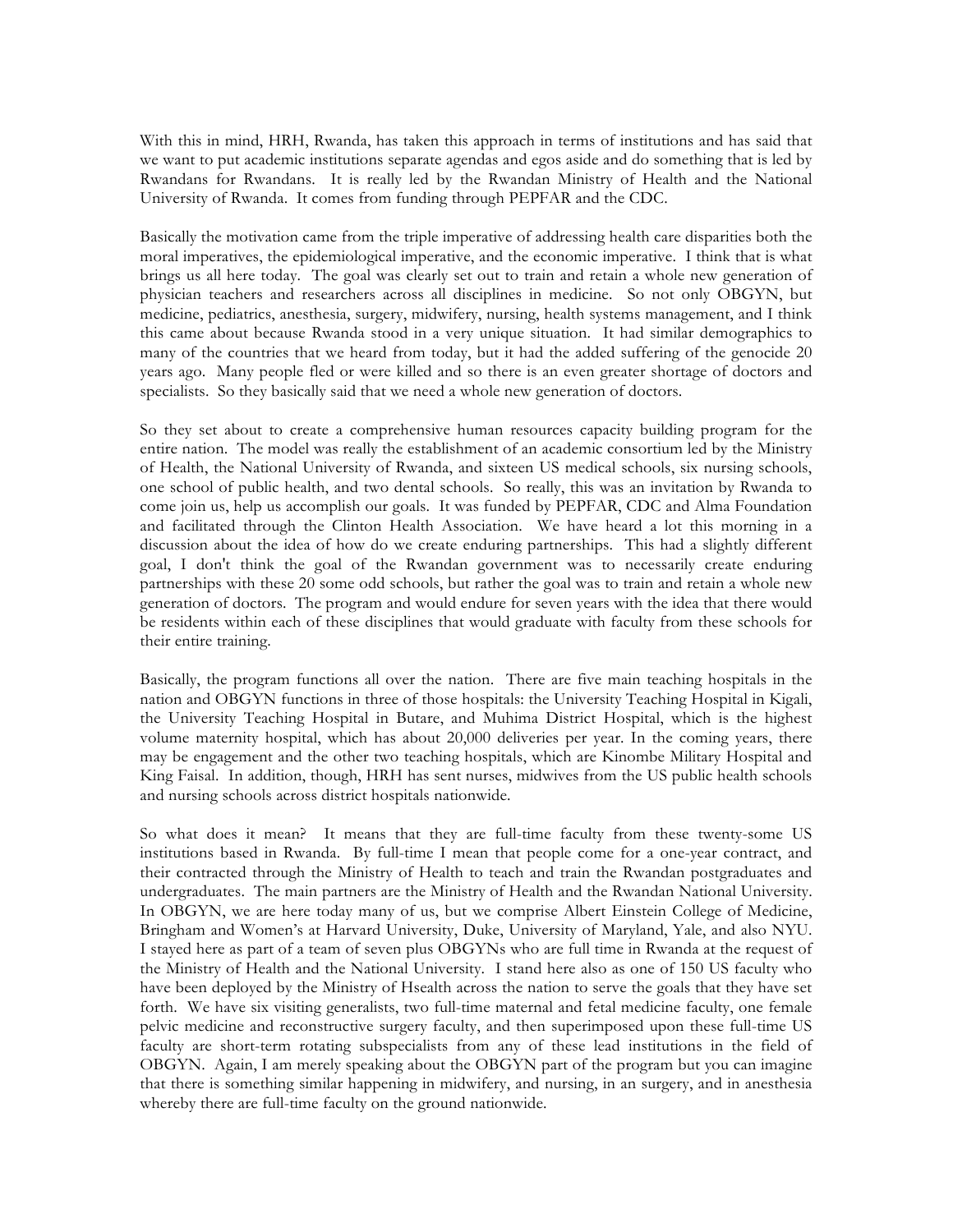So I just wanted to take a moment to allow us to think bigger and potentially think collectively and dream large about what all of us could do together. Here in this room, we are about 20 North American institutions and 20 African institutions, and we are talking about largely one or two or three people doing something together. But perhaps we could dream larger about how 20 more academic institutions could help Liberia, for example, or could help another area and consider another form of HRH or another form of collaboration. Thank you.

**Frank Anderson**: Wow, just incredible work, incredible partnerships, incredible models. I hope that everyone picked up on all of the important aspects of the different models and are ready to incorporate that into your worksheets. You'll now have an opportunity to get together with your groups to work on them. We are running a little bit behind. I'd like to make a proposal for a change in the agenda that we don't come back together at 5:30 today but we simply stay in our groups and once you finish your worksheet, you can eat dinner. Or 6 o'clock, whichever comes later. Until 6 o'clock, if you can work in your workgroups and then we can let you know when dinner is ready and then we will all meet down in the main lobby, outdoors, where we will have a nice dinner. We will also have an open mic and I encourage people to give us some other thoughts, some follow-up, further introductions, things you'd like to offer. I would also like to talk to anyone who has a monitoring and evaluation model that they may be interested in presenting tomorrow afternoon because we have some time for that as well. I'll turn it over to Madeleine and she will give us our logistical instructions.

**Frank Anderson:** Our next speaker is Dr. Irwin Merkatz from Albert Einstein University. Dr. Merkatz has been the chair of the OBGYN department longer than anyone else in the United States. He has a lot of experience and a lot of experience with Global Health as well. We are happy to have him here with us today.

### **Rwanda**

**Irwin Merkatz**: Good morning everybody! Stand up and stretch after an hour! Thank you! Relax, take a deep breath. I was faced with a little choice this morning, which was whether to focus my comments on the partnerships part of the meeting or on the curriculum part of the meeting. With your approval, I have chosen to start with just the partnership. I have in reserve their curriculum piece and I have a fair representation of the faculty here to talk specifically about the curriculum.

I'm an obstetrician gynecologist, I'm a high-risk pregnancy expert, and I'm a regionalization expert. I've worked with development of innovations in maternal fetal medicine, screening tools, etc. So I've done a few things that are really at the sophisticated level of providing safe maternity care, but my overriding mission is this slide.

I come from the Bronx New York. New York has five boroughs and the one that is in the heart of it is Manhattan, which people equate with being New York. But Manhattan is only one of five boroughs in New York. The majority of people do not live in Manhattan. The majority of wealth exists in Manhattan. The majority of companies are headquartered in Manhattan. But the rest of us live in the boroughs. And in the boroughs of the Bronx, the working-class people - laborers, people who have middle-class incomes live in the Bronx. We have a number of hospitals in the Bronx. And in one of them the immigration from Central America and the immigration from Africa is clustered. Particularly the immigration from Ghana is in the community that we serve in the Bronx. So as you will hear and as I mentioned in my comments, I am interested in what I bring it back from this meeting to those partnerships in the Bronx.

I have a large department. Along with the school the overall mission is to promote the ideal of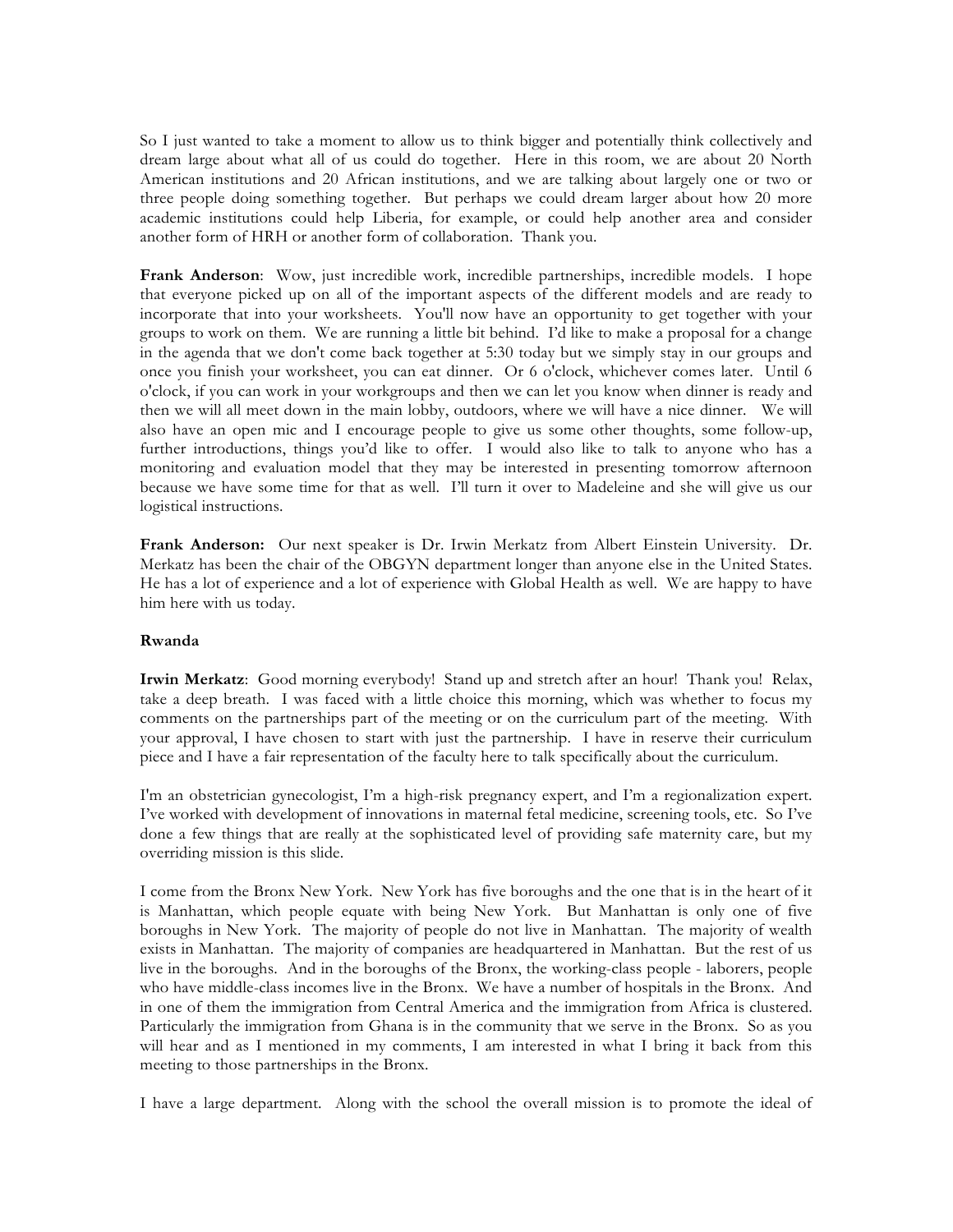health for everyone. Here is the department. The medical students are in the dean's center of the picture. In my center of the picture as the resident program director, the residents are in the center of my diagram. To train the residence, I have 120 clinical faculty, almost all of whom are boardcertified and many of whom are subspecialty dually certified. The resources for the curriculum stem from the needs of the residents, the needs of the students, and the expertise of the faculty. Well, that expertise is shown in all of these subspecialties that we represent. We are unique as an OBGYN department to house the medical genetics subspecialty, which more often is in a department of pediatrics. But since medical genetics deals with two things; it deals with reproductive genetics involving mother and baby, and it deals with cancer genetics, which is focused on inheritable diseases affecting women: breast and pelvic cancers. We have the substrate to spend the rest of my life or many of your lives trying to transmit all of that that knowledge to our friends, our colleagues, our partners in Sub-Saharan Africa. I for one plan to do that. The goals and objectives are to encompass the domains of education, which we are going to learn from Elevate and from our partners across the ocean, the domains of research and service, which intersect in overlap in all of our actions. Service is at the heart of what we stand for.

Our story began about seven years ago. One of my residence at the time, Dr. Lisa Nathan was interested in providing service in sub-Saharan Africa. She got a grant from the Einstein Global Health Fund and a Fulbright Fellowship foundation to study what she was doing in Kyiv Agoura region of Rwanda. That is just across the lake from the Democratic Republic of Congo. Many of the physicians who serve in Rwanda, come across the water from the Congo. We have access both in Rwanda and in the Congo. This is to depict the geographic topography of that area of Rwanda mountainous and hilly. Pregnant women have to make their way to the hospital across these hills to deliver their babies. Our major focus is how to surmount this transportation difficulty.

Rwanda has a populations of less than 10 million people. But 57% of them are less than 18 years of age. So this is a young population, which child rearing, childbirth, and sexuality are all consistent with a youth population. The per capita income in US terms is five dollars a year. The life expectancy at birth is only slightly above 50 years. And who serves these young women and men? There is only one doctor per 18,000 inhabitants. Worse yet, there is only one nurse for over 7,000 inhabitants. And by the term 'nurse' we are including nurse midwives. So there is a shortage of healthcare providers of all types.

We are here trying to train more obstetricians in Ghana. We are also going to try to do that and Rwanda. But we have a much more basic need, which is to train healthcare providers in general. This is a curve of the maternal mortality ratio trends in Rwanda. After much debate I included this little arrow, which stands for 1994, the year of the genocide. And you can see what that did to the more turnover mortality ratio in that country. The maternal mortality ratio in the year 2000 was over 1000 and it has progressively lowered since then. The data are here. But to get a healthcare provider in a referral hospital, the community health workers have to get progress of moving that pregnant woman through the system to a district hospital. We are focused on what happens in that movement in the district hospital.

There are three major delays in the model of healthcare delivery. The second delay is in reaching care, transportation. We have tried to limit that with the birthing center and with healthcare carriers. The Fulbright had us do three different models, one with a birthing centers, one with mobile teams, and a control group all a distance from the Kyiv Agoura District Hospital. We have employed all sorts of technology in the training of health workers. The have brought them to the Bronx. We have trained them clinically with simulation, because they cannot touch an American pregnant woman. But with simulation models and the training we are able to do that. So I have doctors in various countries who have volunteered their efforts in reducing maternal mortality, including Dr. Dimasio who works in the Ghana Ridge Hospital with an interdisciplinary group, trying to lower mortality in